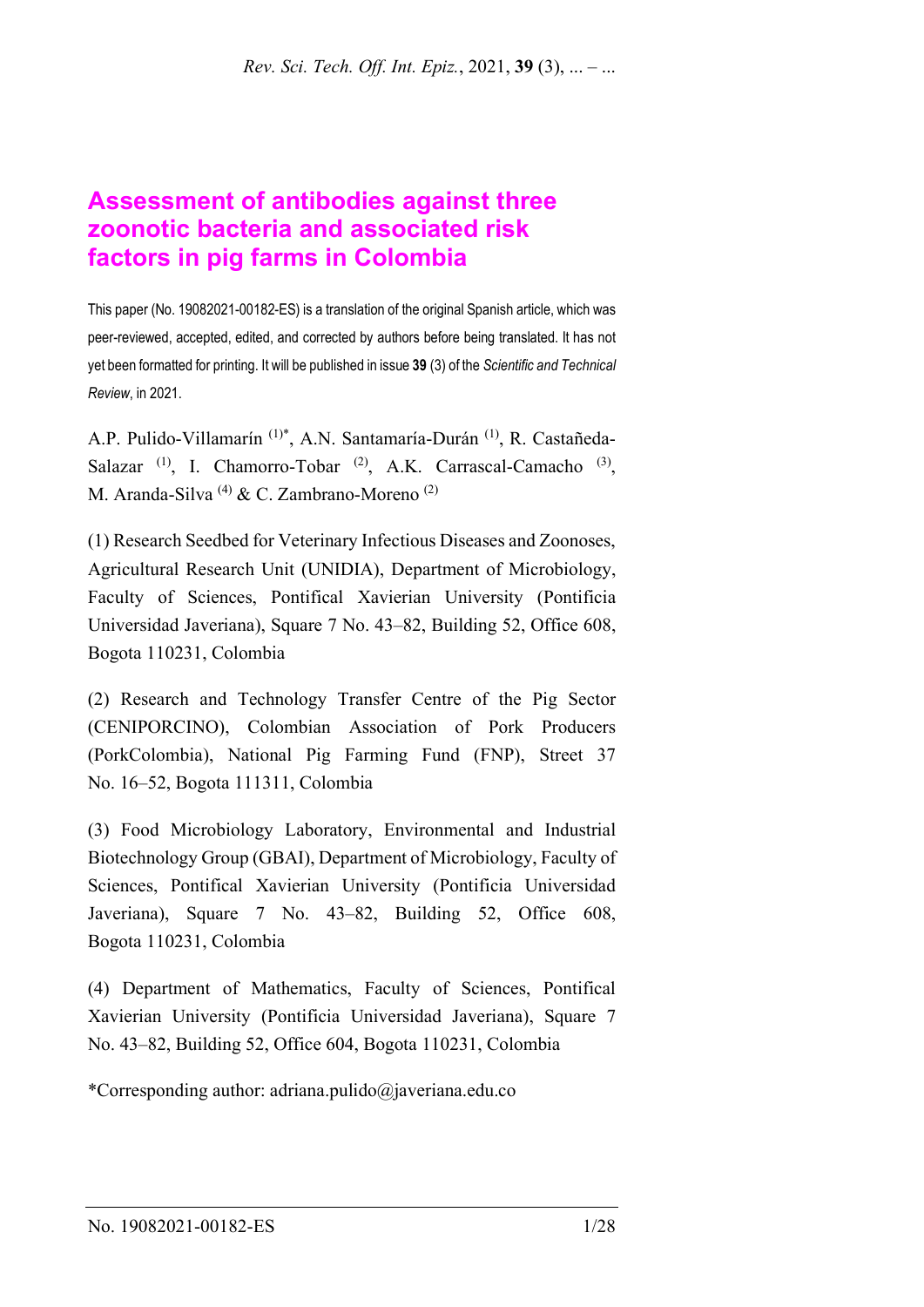#### **Summary**

The aim of this study was to determine the seroprevalence of *Salmonella* spp., *Mycobacterium bovis* and *Brucella* spp., together with associated risk factors, in pigs from various farms in seven regions of Colombia. A total of 350 blood samples were obtained from pigs at different stages in the production cycle of 23 farms, which were tested using the enzyme-linked immunosorbent assay (ELISA) diagnostic kits Pigtype®-Salmonella Ab (Qiagen®, Hilden, Germany), INgezim TB porcine and INgezim Brucella porcine (Ingenasa®, Madrid, Spain). The overall seroprevalence for *Salmonella* spp. was 42.85% (*n* = 150) and, for *M. bovis*, it was 5.42% ( $n = 19$ ). No positive samples were detected for *Brucella* spp. In the farms evaluated, the presence of pests, such as rodents, was found to be the management variable with a statistically significant association with seropositivity for *Salmonella* spp. and *M. bovis.* The results suggest that, at some point in the primary production cycle, pigs came into contact with zoonotic bacteria, resulting in seropositivity, which may pose a risk to public health and national pig production.

#### **Keywords**

*Brucella* spp. – Colombia – *Mycobacterium bovis* – Pig – *Salmonella* spp. – Seroprevalence – Zoonosis.

#### **Introduction**

The World Organisation for Animal Health (OIE) stresses the importance of controlling infectious animal diseases in order to protect the health of both animals and the human population, as the OIE reports that around 60% of infectious diseases of humans come from animals (1). These diseases transmissible from animals to humans, or vice versa, are called zoonoses. These types of infection, including food-borne diseases, are a major cause of morbidity and mortality in humans worldwide, as food of animal origin can be a source of pathogen transmission. To minimise the risk of occurrence, prevention and control measures should be established at all stages of the supply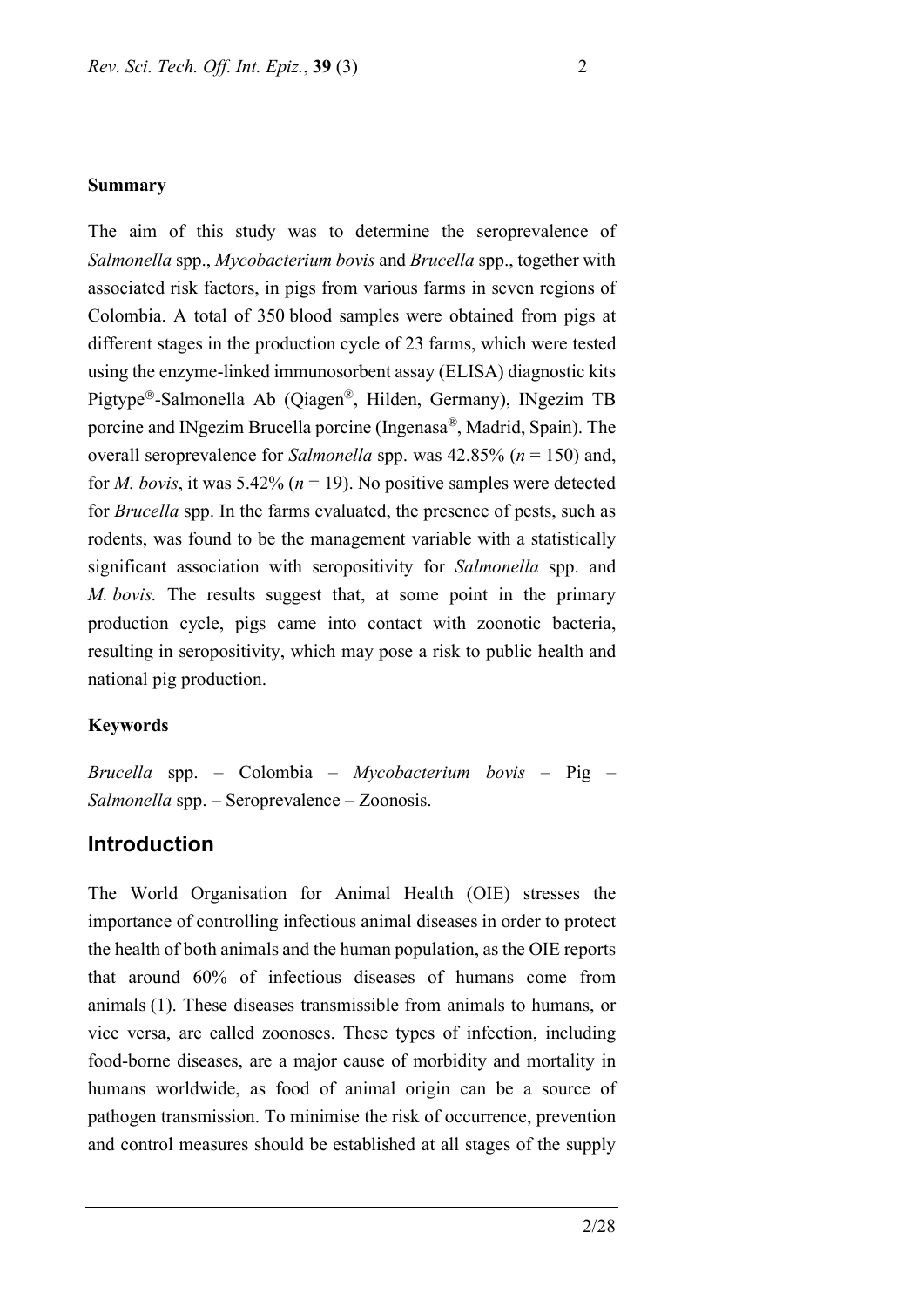chain, as far as marketing and consumption, in other words, 'from farm to fork' (2).

It is well known that infections from pathogenic bacteria with zoonotic potential can occur in primary pig production, either through occupational transmission, environmental contamination or the consumption of contaminated pork meat or pork by-products (3). In the United States of America (USA), the Centers for Disease Control and Prevention (CDC) in Atlanta reported 9,968 outbreaks and 351 deaths related to pork meat over the period 2015–2017, although there is no indication of the aetiological agent involved (4). Bacteria commonly associated with transmission through the consumption of pork products include: *Salmonella enterica*, *Yersinia enterocolitica*, *Campylobacter* spp., *Listeria monocytogenes* and, less frequently, *Mycobacterium* spp*.*, *Clostridium* spp. and *Brucella* spp. (5, 6).

Bacteria of the genus *Salmonella* belong to the family Enterobacteriaceae and are Gram-negative, facultative anaerobic bacilli that grow optimally at  $37^{\circ}$ C. One of the main animal reservoirs is pigs, which become a source of infection for humans when people consume pork products or been exposed to pigs when handling these animals (7), causing salmonellosis. This zoonosis is one of the main causes of gastrointestinal disorders (8) and triggers symptoms such as diarrhoea, fever, arthritis, pneumonia, meningitis and septicaemia. In European Union countries, approximately 56.8% of human salmonellosis cases are thought to be attributable to pigs (9) and/or their by-products. In the USA, reported values are between 3% and 10% (10, 11), the most recent data being from 2015–2017, during which period there were 281 outbreaks associated with the consumption of pork meat and pork by-products (4). This pathogen affects pig health in the form of asymptomatic to acute gastrointestinal, and even septicaemic, conditions and death. Infection and disease can occur at any time during the primary production cycle, although the disease is usually more severe in young animals (3).

The family Mycobacteriaceae includes *Mycobacterium bovis*, which belongs to the *Mycobacterium tuberculosis* complex (MTC) (12) and is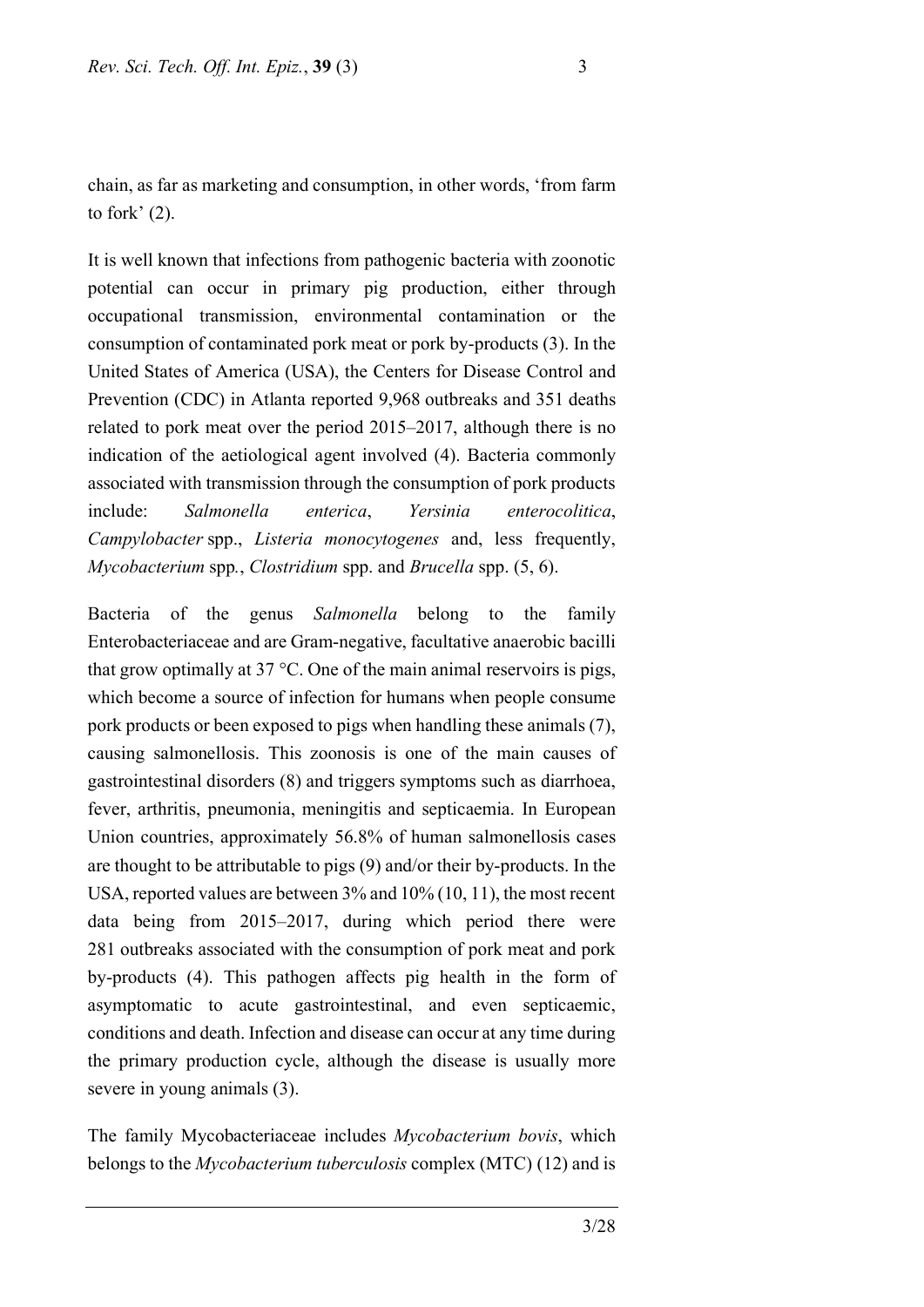an acid-fast, aerobic bacillus that is fastidious and grows slowly at 37 °C. Its main reservoirs are cattle, sheep, goats, pigs, canines, felines, deer and humans (13). With regard to its zoonotic potential, the World Health Organization (WHO), in spite of difficulties and poor epidemiological knowledge due to lack of reliable surveillance data, reported that there were around 145,000 new cases of tuberculosis of zoonotic origin in 2016, with more than 10,000 deaths (14). In Latin America, *M. bovis* has been reported to cause human tuberculosis in Argentina, Brazil, Ecuador, Venezuela and, in Colombia it has been isolated from a patient with tuberculosis (15, 16); however, it is not known whether it was of animal origin. Humans can contract the infection from infected animals via the aerogenous or cutaneous route, occupational exposure or oral route, by consuming unpasteurised dairy products or, less frequently, undercooked pork (17, 18). Owing to pulmonary involvement, respiratory symptoms may develop initially and, later, the disease may manifest as extrapulmonary tuberculosis, in which case it is called military tuberculosis (digestive, lymph node or cutaneous), characteristic of cases of zoonotic origin (13, 19). In pigs, the infection can occur at any age. However, the prevalence tends to increase with age (12), as it is a disease of chronic course that, in the early stages, may be asymptomatic and may not manifest itself until the time of slaughter, when it is detected by the presence of caseified granulomatous lesions in the submandibular and mesenteric ganglia which, as they can spread to the liver, spleen and lungs (20), increase economic losses from carcass seizure.

*Brucella* spp. belongs to the family Brucellaceae and is a Gramnegative, aerobic coccobacillus that is fastidious and grows slowly at  $37 \text{ °C}$  (21). Although it is a species-specific microorganism, it can cause disease in different hosts, including humans (22). Porcine brucellosis affects various organs but it has tropism by the reproductive system. Its economic importance is therefore associated with losses related to abortion, repeat oestrus, in some cases endometritis, and the costs of clinical treatment of the disease. Human infection is rare. In the USA, its incidence is less than 0.5 cases per 100,000 people (23) and, while epidemiological data are limited, this disease is characterised as being severe, debilitating, disabling and of chronic course and is usually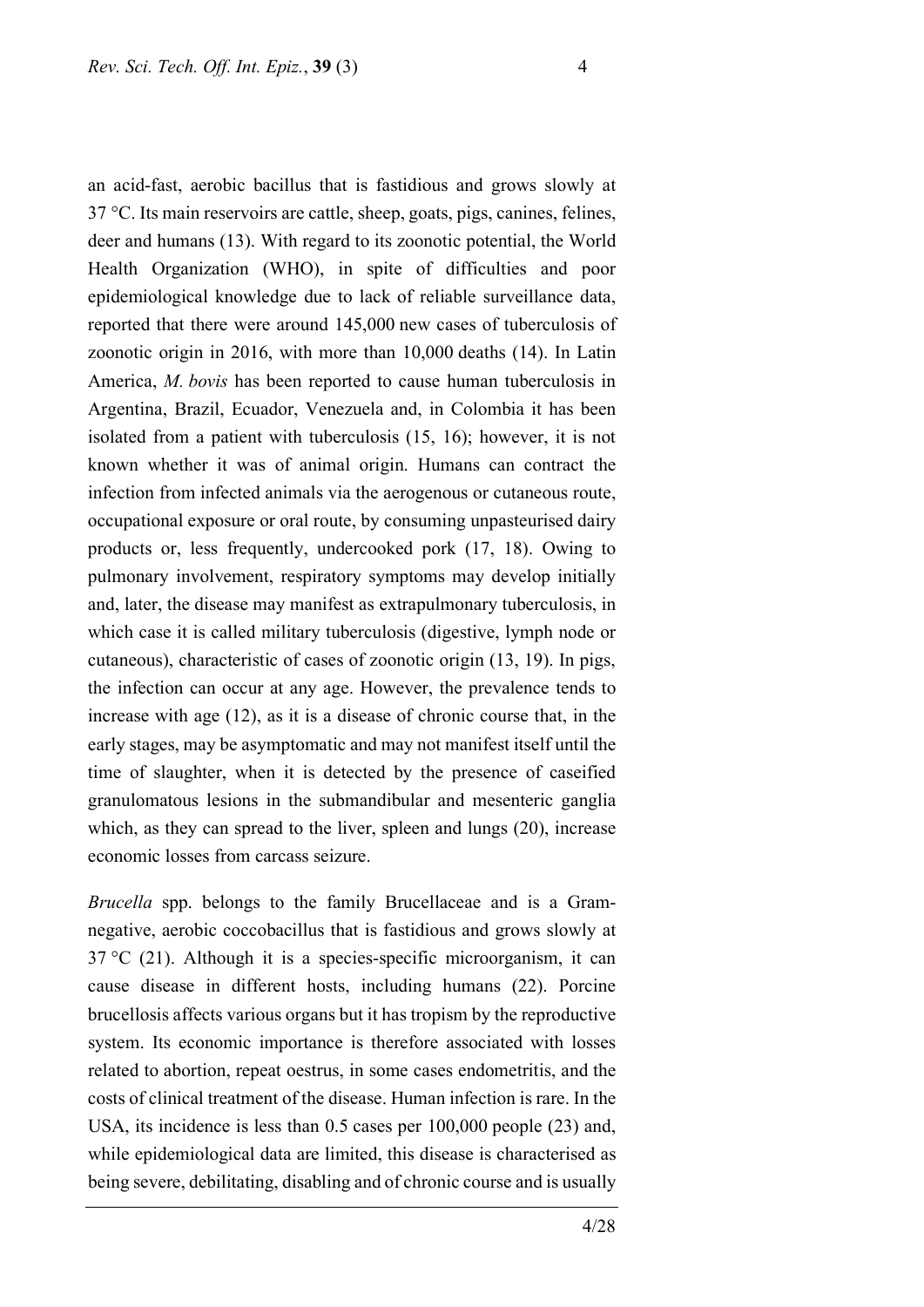transmitted by contact with the secretions and tissues of infected animals (such as aborted foetuses, abortion tissues and genital secretions), which is why it is generally an occupational zoonosis (24). Moreover, when these secretions and tissues are not disposed of properly, they can contaminate flooring, bedding, water streams, canals and wells (22), all of which become a source of environmental infection.

Although microbiological culture is the reference method for determining the presence of these pathogenic bacteria, antibody titre determination by serology can be used as a screening tool, which makes it possible to determine the exposure of pigs to the pathogen and to implement epidemiological surveillance programmes, as well as being quick and economical (12, 25, 26) and, while it may be somewhat lacking in specificity, if performed in conjunction with microbiological methods, it supports the final diagnosis (27). It also makes it possible to determine the degree of increase and/or reduction in prevalence, data that can be used to establish prevention and control measures within production establishments, applying the herd health concept (28). Serology in meat juice samples can also be implemented in slaughter plants, as it is useful for risk-based decision-making during meat inspection (29).

While swine salmonellosis is not a notifiable disease under international and national regulations, itsimpact on public health is well known. In accordance with Colombian regulations arising from Resolution No. 3714 (30) and Decree No. 1071 of 2015 (31), *Brucella* spp. and *M. bovis* have been included as notifiable pathogens. Despite this, epidemiological statistics are still insufficient. Studies are therefore required to determine the health status of the pig population in relation to these zoonotic pathogens. For this reason, the current study determined the seroprevalence of *Salmonella* spp., *M. bovis* and *Brucella* spp., as well as the risk factors associated with this seroprevalence, in pig farms in several regions of Colombia where the greatest technified and semi-technified pig production is found. In 2019, Antioquia had 1,642 farms, Valle del Cauca had 232, Cundinamarca, 3,664, and Meta, 2,138. The national pig population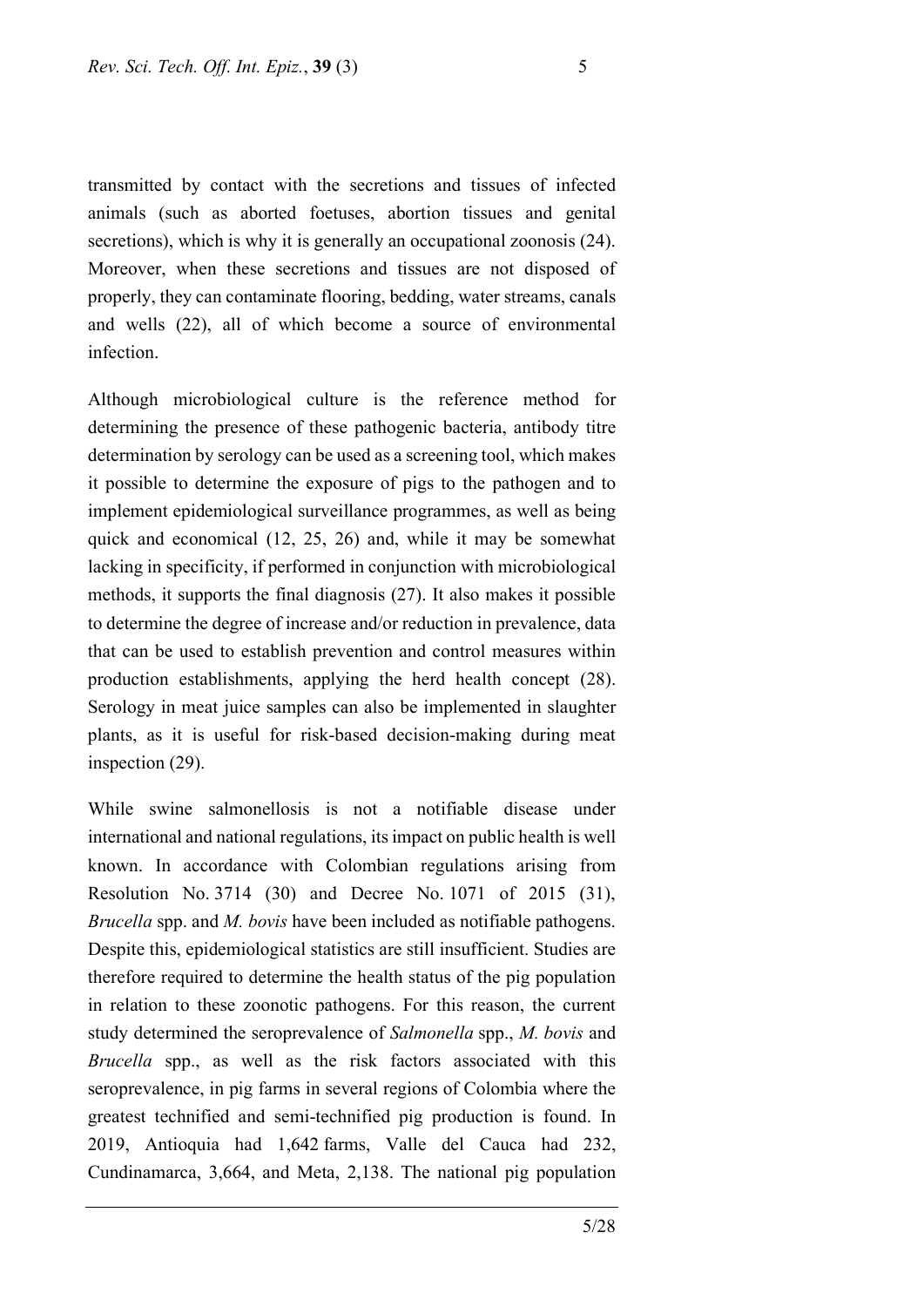included 6,473,525 animals, distributed among 237,380 pig farms (21,044 technified/semi-technified farms and 216,336 backyard farms), it accounted for 1.4% of agricultural gross domestic product (GDP) and was included in 4.8% of GDP (that of the livestock sector) (32).

### **Materials and methods**

A descriptive cross-sectional study was performed using convenience sampling, by selecting semi-technified farms (10–100 breeding females and 100–600 pigs), with the sample number based on owners' willingness to take part in the study and on logistical and budget capacity at the time of obtaining samples. A total of 350 blood samples were taken from pigs at different stages in the production cycle of 23 farms in the departments of Antioquia  $(n = 8)$ , Quindío  $(n = 1)$ , Risaralda  $(n = 1)$ , Caldas  $(n = 2)$ , Valle del Cauca  $(n = 3)$ , Cundinamarca ( $n = 6$ ) and Meta ( $n = 2$ ) (average number of samples per farm:  $n = 15$ ), these being the regions with the highest concentration of pig production in the country (Table I).

#### **Table I**

| <b>Department</b>     | Age group                                  |                                |                                         |                                            |                      |                     |                             |                   |                                    |
|-----------------------|--------------------------------------------|--------------------------------|-----------------------------------------|--------------------------------------------|----------------------|---------------------|-----------------------------|-------------------|------------------------------------|
|                       | Suckling<br>piglets<br>$(0 - 4)$<br>weeks) | Weaners<br>$(5 - 7)$<br>weeks) | Rearing<br>pigs<br>$(8 - 13)$<br>weeks) | Fattening<br>pigs<br>$(14 - 22)$<br>weeks) | Lactating<br>females | Pregnant<br>females | Replace-<br>ment<br>females | Breeding<br>males | <b>Total by</b><br>depart-<br>ment |
| Antioquia             | 0                                          | 20                             | 13                                      | 8                                          | 21                   | 20                  | 5                           | 1                 | 88                                 |
| Caldas                | 0                                          | 15                             | 0                                       | 0                                          | 2                    | 0                   | 3                           | $\overline{2}$    | 22                                 |
| Cundinamarca          | 15                                         | 30                             | 4                                       | $\overline{c}$                             | 16                   | 30                  | 11                          | 5                 | 113                                |
| Meta                  | 0                                          | 16                             | 3                                       | 13                                         | 16                   | 23                  | $\mathbf 0$                 | 1                 | 72                                 |
| Quindío               | 0                                          | 10                             | 0                                       | 0                                          | 0                    | $\pmb{0}$           | 0                           | 1                 | 11                                 |
| Risaralda             | 0                                          | 10                             | 0                                       | 0                                          | 0                    | 0                   | 0                           | 1                 | 11                                 |
| Valle del<br>Cauca    | 0                                          | 17                             | 8                                       | 4                                          | 0                    | 0                   | $\mathbf 0$                 | 4                 | 33                                 |
| Total by age<br>group | 15                                         | 118                            | 28                                      | 27                                         | 55                   | 73                  | 19                          | 15                | 350                                |

#### **Number of samples obtained by department and age group**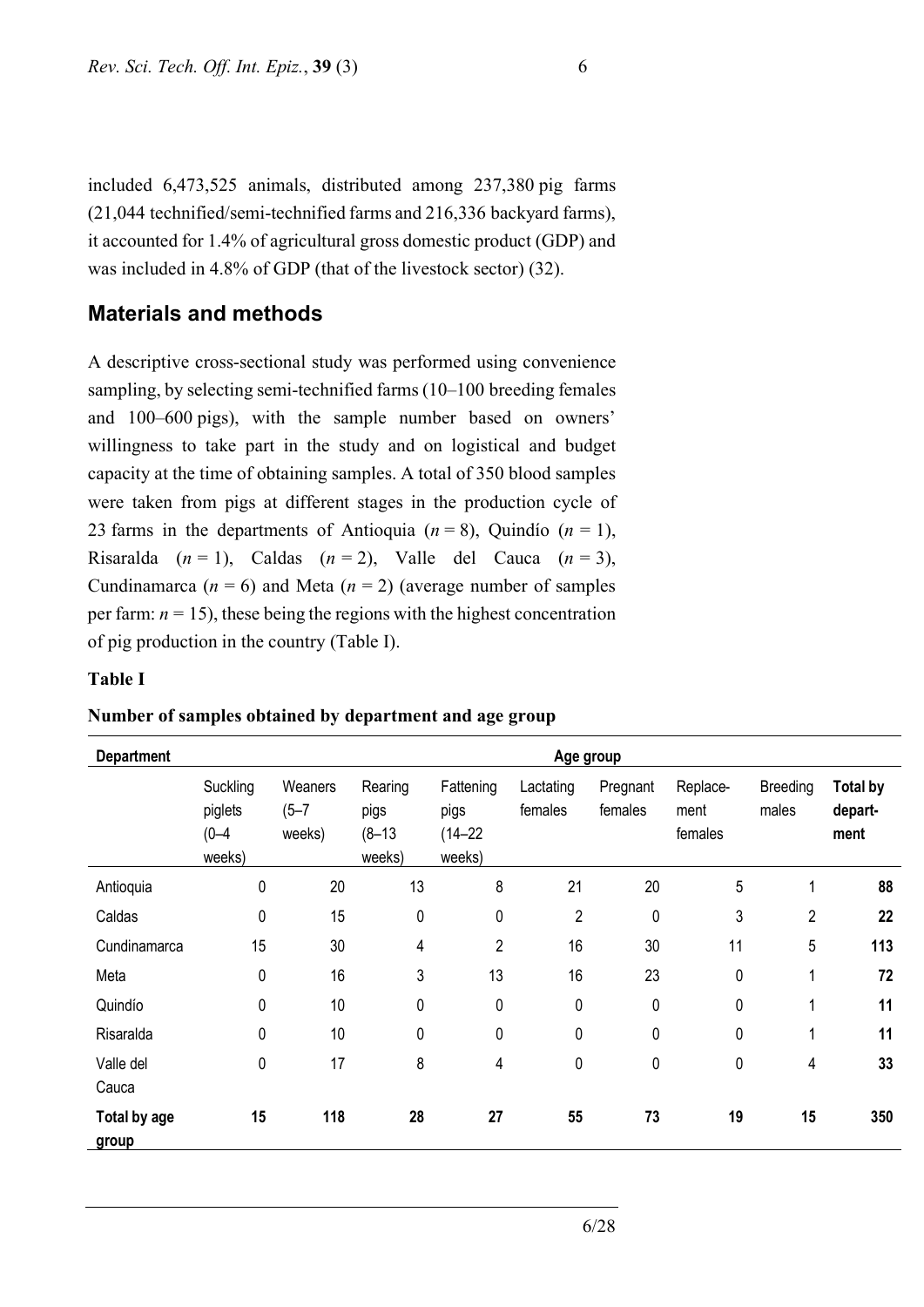A survey was designed, reviewed and endorsed by veterinarians from PorkColombia's animal health technical department. This included demographic data and around 40 variables related to farm management, including housing cleaning and disinfection processes, biosecurity measures for employees and pen characteristics (such as the type of flooring, drinking troughs and feeders), environmental characteristics and the possible presence and control of pests in the establishment, among other parameters (33, 34, 35).

Blood samples were obtained by the veterinarian responsible for each farm by jugular venipuncture, using a Vacutainer<sup>®</sup> system and Venoject® tube with separator gel and following all established biosecurity measures (36, 37). The duly identified and preserved samples were transported under refrigeration to the laboratories of Pontifical Xavierian University. Sera were obtained by centrifugation at 1,500 revolutions per minute (rpm) for 15 minutes and were stored at  $-20$  °C until processing, which was performed by indirect enzymelinked immunosorbent assay (ELISA) according to the manufacturer's instructions. For the detection of antibodies against *Salmonella* spp., the ELISA diagnostic kit Pigtype<sup>®</sup>-Salmonella Ab from Qiagen<sup>®</sup> (Qiagen<sup>®</sup>, Hilden, Germany) was used, and for the detection of antibodies against *Brucella* spp. and *M. bovis*, the kits INgezim Brucella porcine and INgezim TB porcine from Ingenasa® (Ingenasa®, Madrid, Spain) were used, respectively (Table II).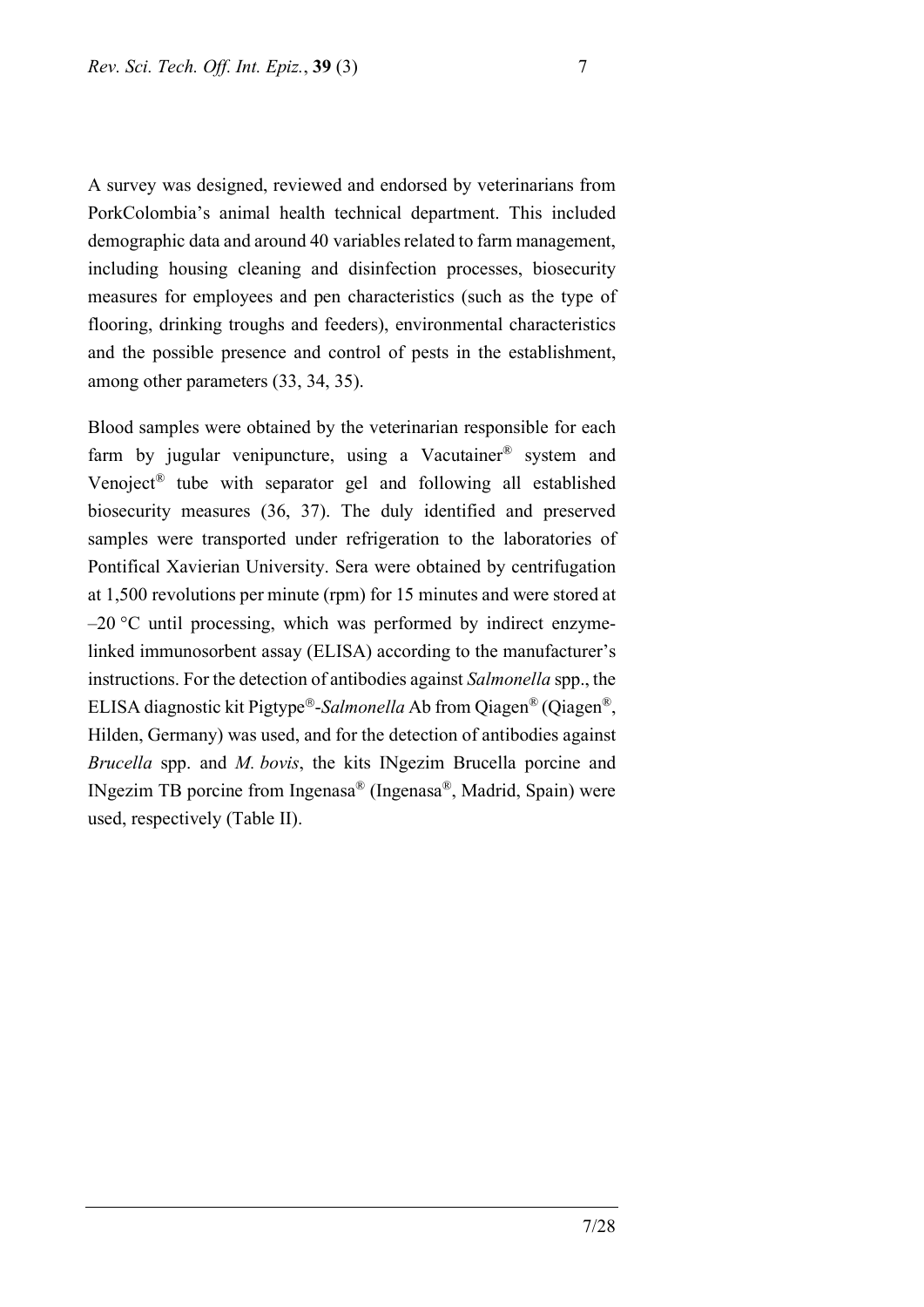#### **Table II**

## **Processing conditions and interpretation of the enzyme-linked immunosorbent assay, according to the manufacturer**

| Microorganism   | Absorbance | <b>Calculation</b>                                                                      | <b>Validation criteria</b>     | Interpretation<br>of results | S/Sp% |
|-----------------|------------|-----------------------------------------------------------------------------------------|--------------------------------|------------------------------|-------|
| Salmonella spp. | 450 nm     |                                                                                         | Negative control               | Positive:                    |       |
|                 |            | $M/P =$<br>Abs sample-Abs negative control<br>Abs positive control-Abs negative control | $\leq 0.2$                     | $M/P \geq 0.3$               |       |
|                 |            |                                                                                         |                                |                              | 97%   |
|                 |            |                                                                                         | Positive control               | Negative:                    |       |
|                 |            |                                                                                         | $\geq 0.7$                     | M/P < 0.3                    |       |
|                 | 450 nm     |                                                                                         | Avg Abs control (positive)     | Positive:                    |       |
|                 |            | $M/P =$<br>Abs sample-Abs negative control<br>Abs positive control-Abs negative control | $-$ Avg Abs control (negative) | $M/P \geq 0.25$              |       |
| Mycobacterium   |            |                                                                                         | $\geq 1.25$                    |                              | 78/   |
| bovis           |            |                                                                                         |                                | Negative:                    | 89.5% |
|                 |            |                                                                                         | Negative control               | M/P < 0.25                   |       |
|                 |            |                                                                                         | ${}_{0.2}$                     |                              |       |
|                 | 450 nm     |                                                                                         | Positive control               | Positive:                    |       |
|                 |            | Abs sample<br>$M/P =$<br>Abs positive control                                           | >1                             | $M/P \geq 0.25$              |       |
| Brucella spp.   |            |                                                                                         |                                |                              | 100%  |
|                 |            |                                                                                         | Negative control               | Negative:                    |       |
|                 |            |                                                                                         | ${}_{0.3}$                     | M/P < 0.25                   |       |

Abs: absorbance<br>Avg: average Avg: average<br>M/P: ratio of th

M/P: ratio of the absorbance of the sample compared to that of the control Nm: nanometres Nm: nanometres<br>S: sensitivity

S: sensitivity<br>Sp: specificity

specificity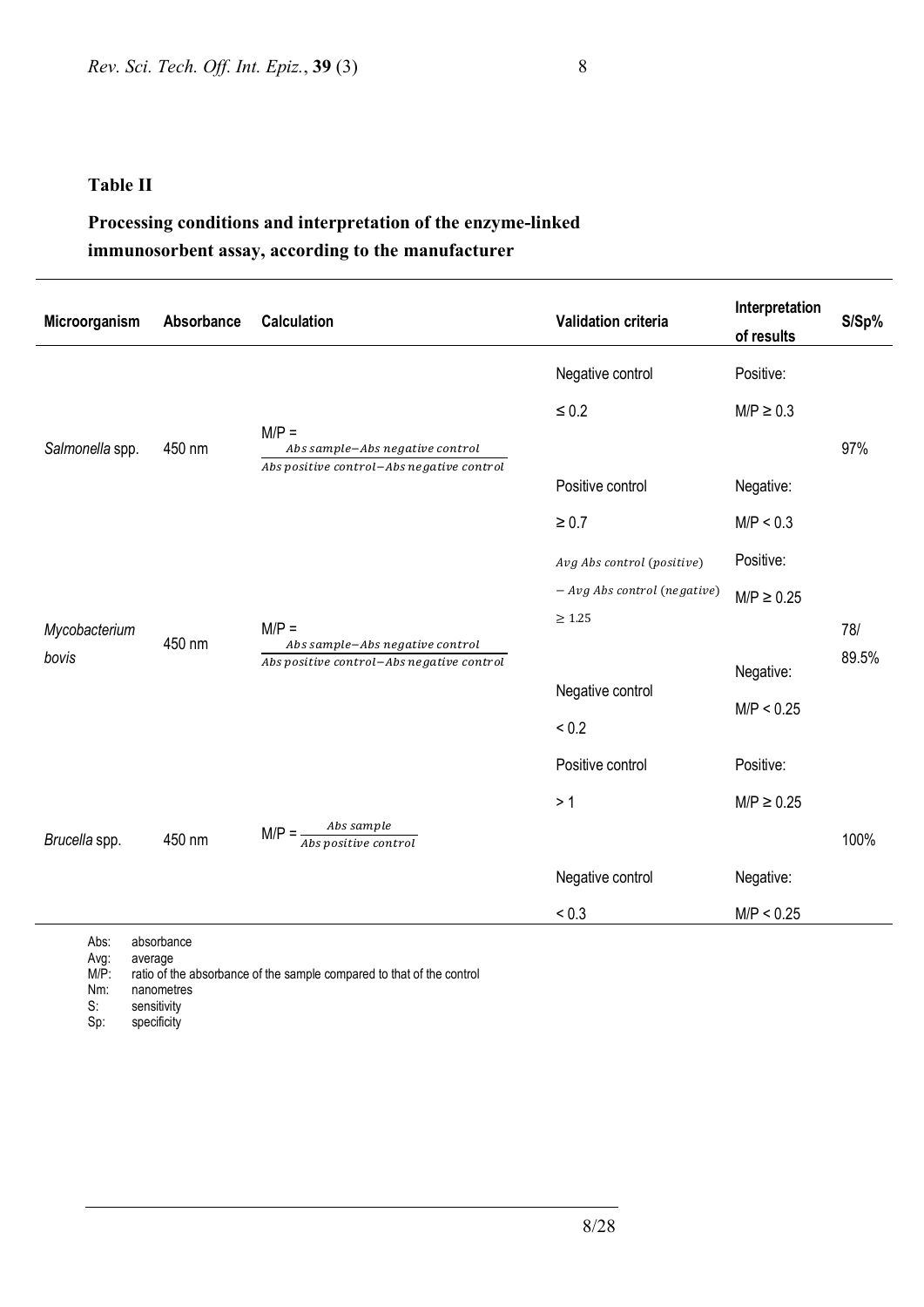The following formula was applied to determine the seroprevalence (SP) for each of the microorganisms:

$$
SP: \frac{Number\ of\ positive\ samples}{Total\ number\ of\ samples} \times 100
$$

The free software R (version 3.2.5, www.r-project.org) was used to determine the relationship between the demographic and management variables and the seropositivity results in the samples analysed, and Pearson's chi-square and Fisher's statistical tests were applied. The positivity data for *Salmonella* spp. (*n* = 150) were analysed using Pearson's chi-square test of association and those for *Mycobacterium bovis*  $(n = 19)$  were analysed using Fisher's exact test of association (independence) because the number of seropositive samples was not representative enough to use Pearson's chi-square test.

### **Results**

A total of 350 blood samples were obtained from pigs at different stages in the production cycle of 23 semi-technified farms (Table I), located in Antioquia, Caldas, Cundinamarca, Meta, Quindío, Risaralda and Valle del Cauca.

The overall seroprevalence for *Salmonella* spp. was 42.85% (*n* = 150) and, for *M. bovis*, it was 5.42% ( $n = 19$ ), while no positive samples were detected for *Brucella* spp.

With regard to the number of seropositive samples for *Salmonella* spp. by department, the following distribution was determined: Meta = 47, Caldas = 11, Antioquia = 37, Valle del Cauca = 12, Quindío = 4 and Cundinamarca = 39, while Risaralda presented no seropositivity for this microorganism. With respect to *M. bovis*, the distribution was as follows: Meta = 10, Cundinamarca = 8 and Antioquia = 1 (Fig. 1); all seropositive animals in each region belonged to the same farm.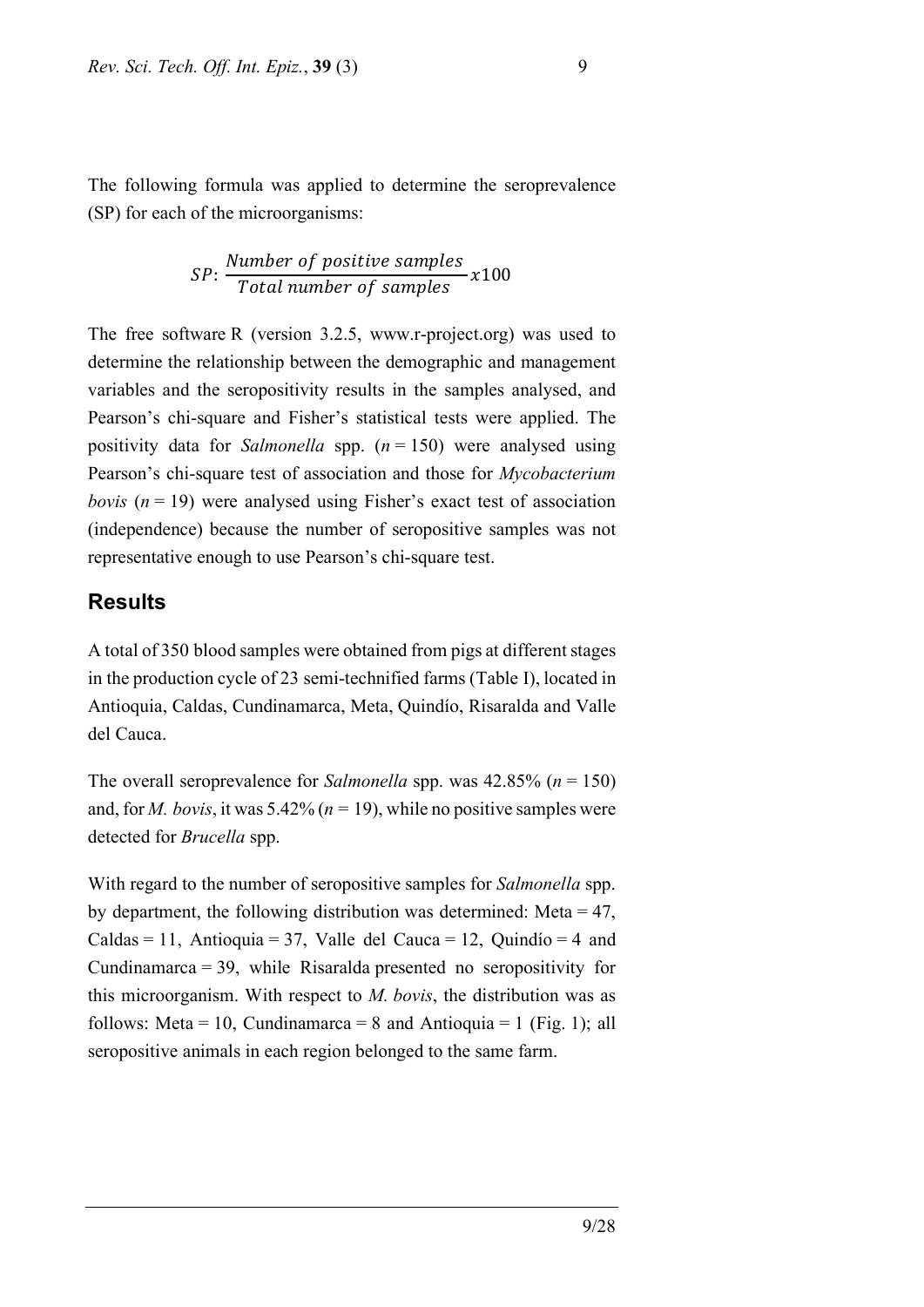

### **Fig. 1**

## **Percentage of seroprevalence for** *Salmonella* **spp. and**  *Mycobacterium bovis* **by department**

The *Salmonella* spp. positive samples by age group were distributed as follows: breeding males = 13, replacement females = 11, lactating females = 30, pregnant females = 37, weaners = 27, suckling piglets = 1, rearing pigs = 15 and fattening pigs = 16 (Fig. 2). Based on the above and taking into account maternal antibody dynamics, this might suggest passive immunity in the early stages of production (suckling piglets/weaners), which would result in seropositivity of 8%  $(n = 28)$ , while in the other stages it would result in seroprevalence of 34.85%  $(n = 122)$ .

The *M. bovis* positive samples were obtained according to the following distribution: lactating females = 9, replacement females = 3, pregnant females = 5, breeding males = 1 and weaners = 1 (Fig. 2). In this case, only one weaner showed antibodies against the pathogen, which corresponds to 0.29% seropositivity, possibly also due to passive immunity. The remaining 5.14% was distributed among the other age groups.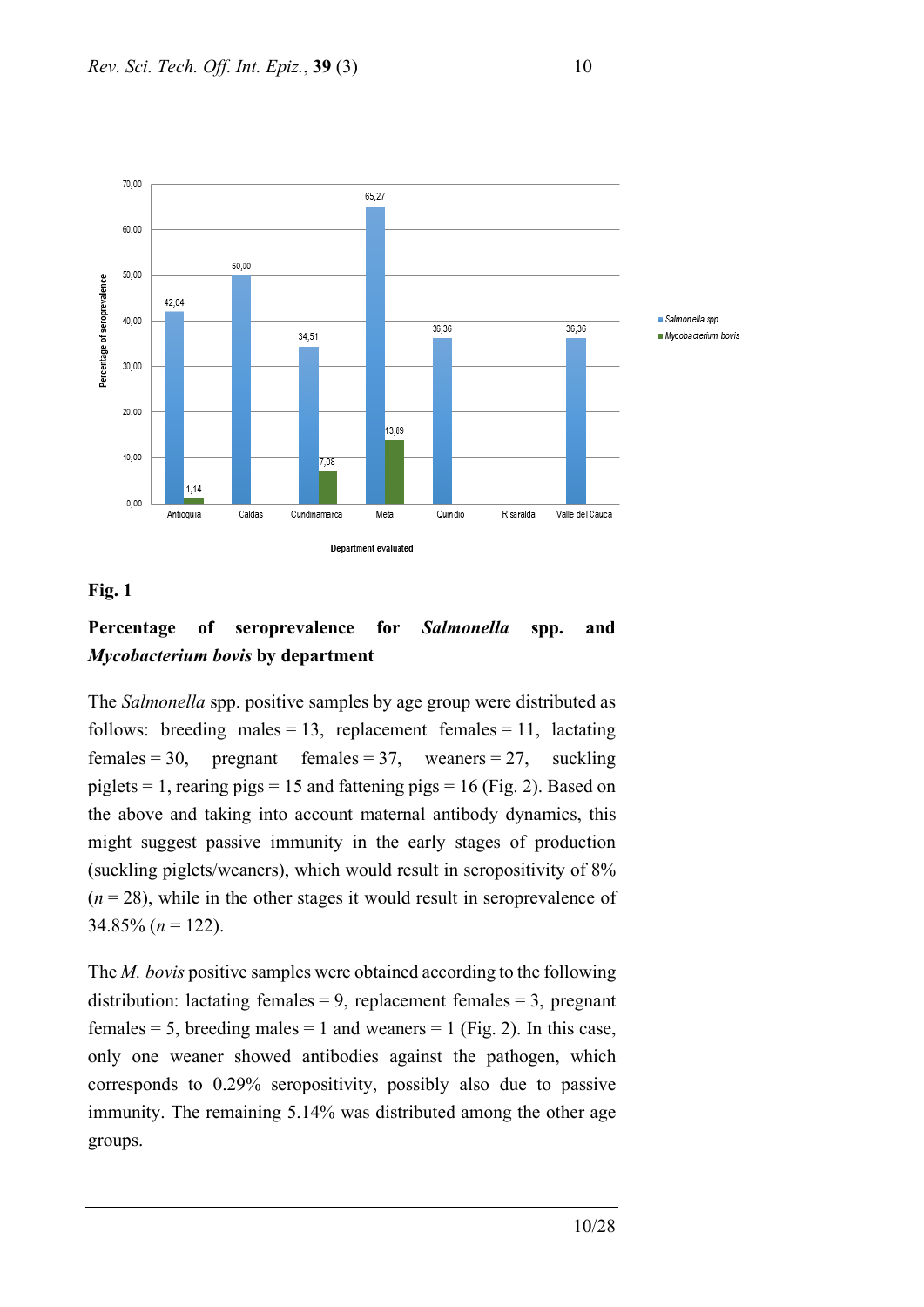

#### **Fig. 2**

### **Percentage of seroprevalence for** *Salmonella* **spp. and**  *Mycobacterium bovis* **by age group**

The associations between seropositivity to the pathogens tested and the demographic and management variables on the farms surveyed were checked for statistical significance  $(p < 0.05)$ . In the case of *Salmonella* spp., one of the variables that showed this association was the type of pen enclosure (in particular, a concrete wall)  $(n = 21)$ [91.30%],  $p = 0.003$ ), as well as daily manure removal  $(n = 21)$ [91.30%],  $p = 0.008$ ), the presence of a dung heap as a place to dump faeces ( $n = 12$  [52.17%],  $p = 0.008$ ), the presence of rodents (this being the commonest type of pest on the farms)  $(n = 19 [82.61\%], p = 0.004)$ , the presence of other species on the farms (dogs being the commonest species)  $(n = 13 \mid 56.53\% \mid p = 0.004)$  and, finally, composting for the disposal of dead animals and other biological waste  $(n = 13 \mid 56.53\%]$ ,

11/28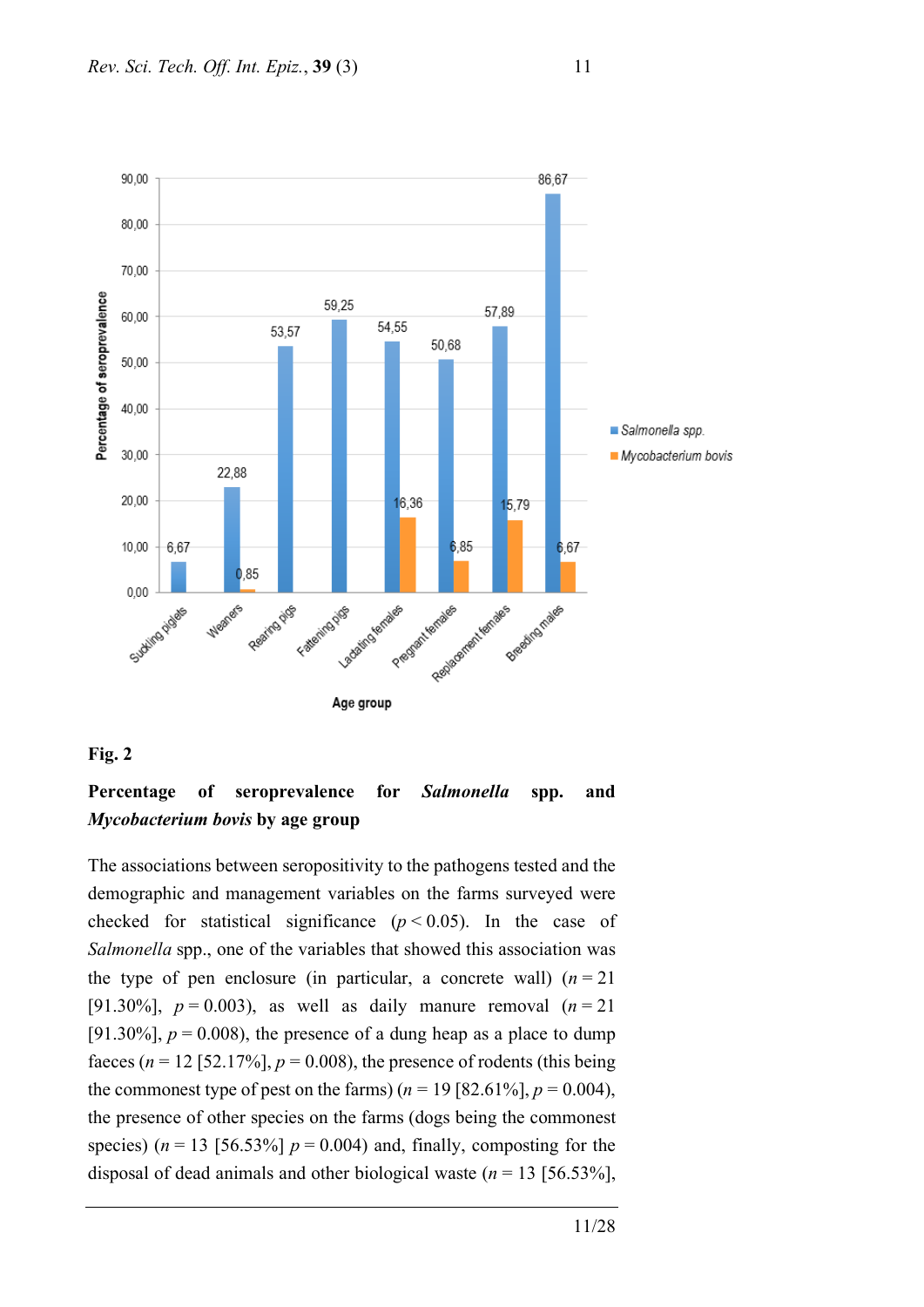$p = 0.002$ ). In the case of *M. bovis*, the variables with a positive association were: the presence of another type of livestock farm close to the farm (cattle farms being the most predominant type)  $(n = 12)$ [70.58%],  $p = 0.000$ ), the presence of a disinfection arch ( $n = 7$ ) [30.34%],  $p = 0.000$  and the presence of rodents (which was the commonest type of pest on the farms)  $(n = 19 [82.61\%], p = 0.001)$ .

Further management parameters were determined that showed no statistically significant association with the seropositivity found for the different microorganisms. However, it is worth mentioning that 69.56%  $(n = 16)$  of the farms used water from natural sources (rivers, lakes and wells), 91.30% ( $n = 21$ ) had sanitary facilities (toilets and washbasins) and 100% ( $n = 23$ ) had footbaths for disinfecting boots. Among other parameters, the presence of wild species, such as reptiles, was detected in 8.70% of farms  $(n = 16)$ .

### **Discussion**

The overall seroprevalence for *Salmonella* spp. determined by this study was 42.85%, similar to the 47% value reported in the Netherlands in 2001 (38). However, it differs from that reported in Mexico, Italy, Germany, the USA and Spain, where seroprevalence was lower (28.7%, 19.3%, 7.9%, 5% and 4%, respectively) (39, 40, 41, 42, 43). These dissimilarities may stem from differences between the biosecurity programmes in place on individual countries' pig farms. Nonetheless, in Spain, the reported seroprevalence in Iberian pigs (73.42%) is higher than that found in this study, which may be attributable to management conditions(44). In the department of Cundinamarca, this study detected seroprevalence of 34.51%, which is close to the 40% found in 2019 (45). Although this study did not evaluate samples from the department of Tolima, in 2014, Rondón-Barragán *et al.* determined seroprevalence of 36.09% in that department, finding a higher presence of antibodies in the gestation and fattening stages and lower seropositivity in breeding males (46). Their data coincide partially with the current analysis, which found that the highest positivity was in rearing pigs, fattening pigs, replacement females, lactating and pregnant females and breeding males. While none of the animals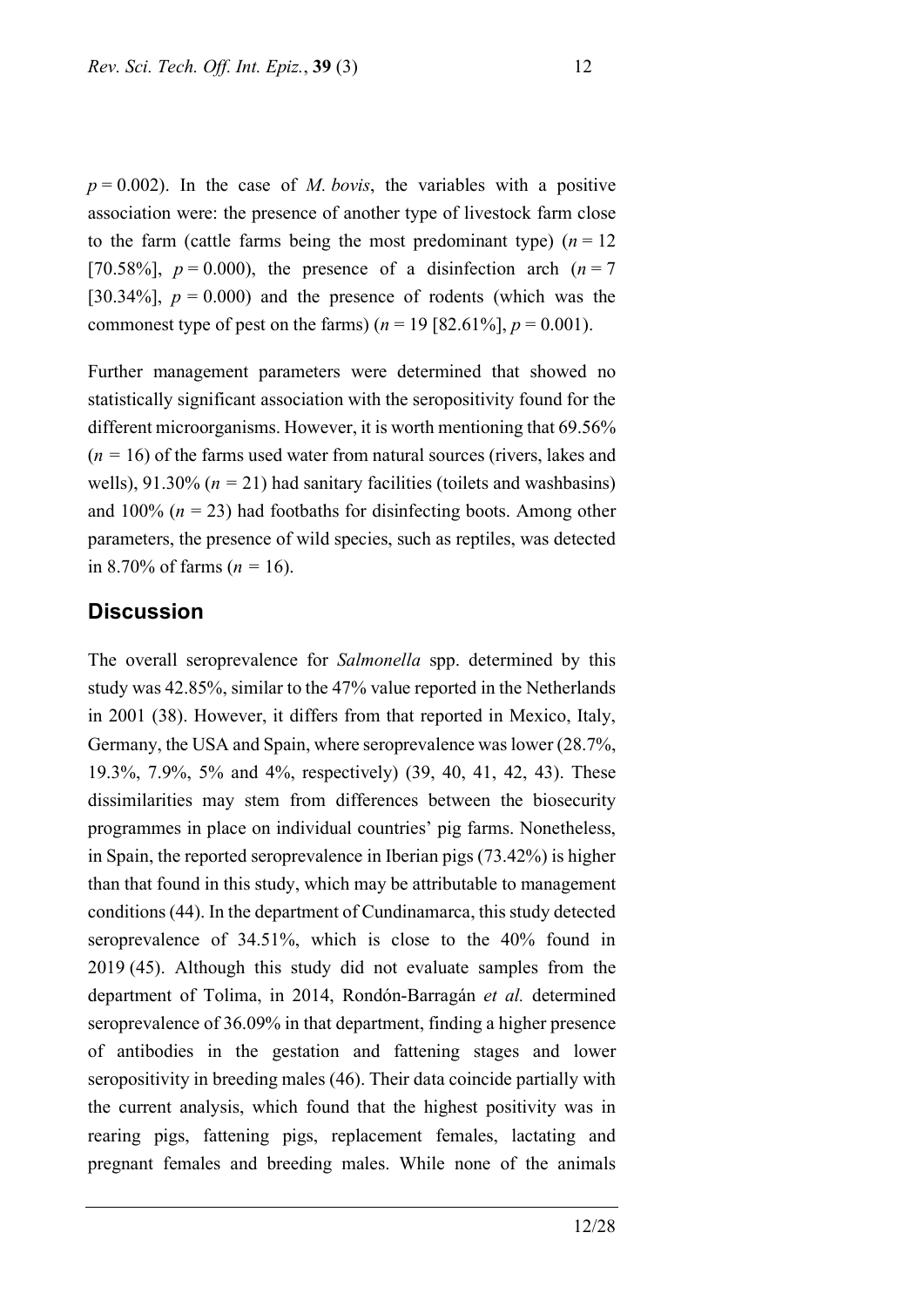sampled showed clinical symptoms, the presence of antibodies in the different age groups could indicate the possibility of infection at any age (3), even as early as lactation, by contact with a potentially seropositive dam, and may also suggest that seropositivity in the lactation and weaning stages could be due to the transfer of maternal antibodies.

Historically, one factor that may have contributed to animals' exposure to the bacterium and, hence, to high seroprevalence, is the presence of *Salmonella* spp. in the water used on farms and, while this study's analysis found no statistically significant association between this variable and seropositivity, prior studies by the research group had indeed demonstrated that the main risk factor for contracting *Salmonella* spp. infection was the use of untreated water from natural sources (47). In addition, one of the management variables associated with seropositivity was the frequency of manure removal (daily removal being the most common, in accordance with good husbandry practices for pigs), which should be reflected in a decrease in *Salmonella* spp. infection/seroprevalence in herds. On the contrary, seroprevalence rates in excess of 50% were determined in females in the different groups, as well as in breeding males, a situation that could be contributing to the pathogen's persistence on farms. As the presence of antibodies does not necessarily mean that there is active infection, it is important not only to determine seroprevalence but also to perform stool cultures to ascertain the prevalence of infection in the herd and the degree of excretion of the microorganism, taking into account its faecaloral transmission, which is the main source of contamination. In fact, this microorganism has a rapid growth curve and its minimum infective dose per oral intake is  $10^4 - 10^7$  colony-forming units (CFUs) per gram, meaning that poor farm practices would have a direct relationship with both persistence of the bacterium in the environment and an increased number of infected animals (3, 48). On most of the farms analysed, the place for dumping manure was a dung heap. It is important to bear in mind that dung heaps tend to attract flies, which act as mechanical vectors of the bacterium, either from their body surface, by regurgitation of intestinal contents containing the microorganism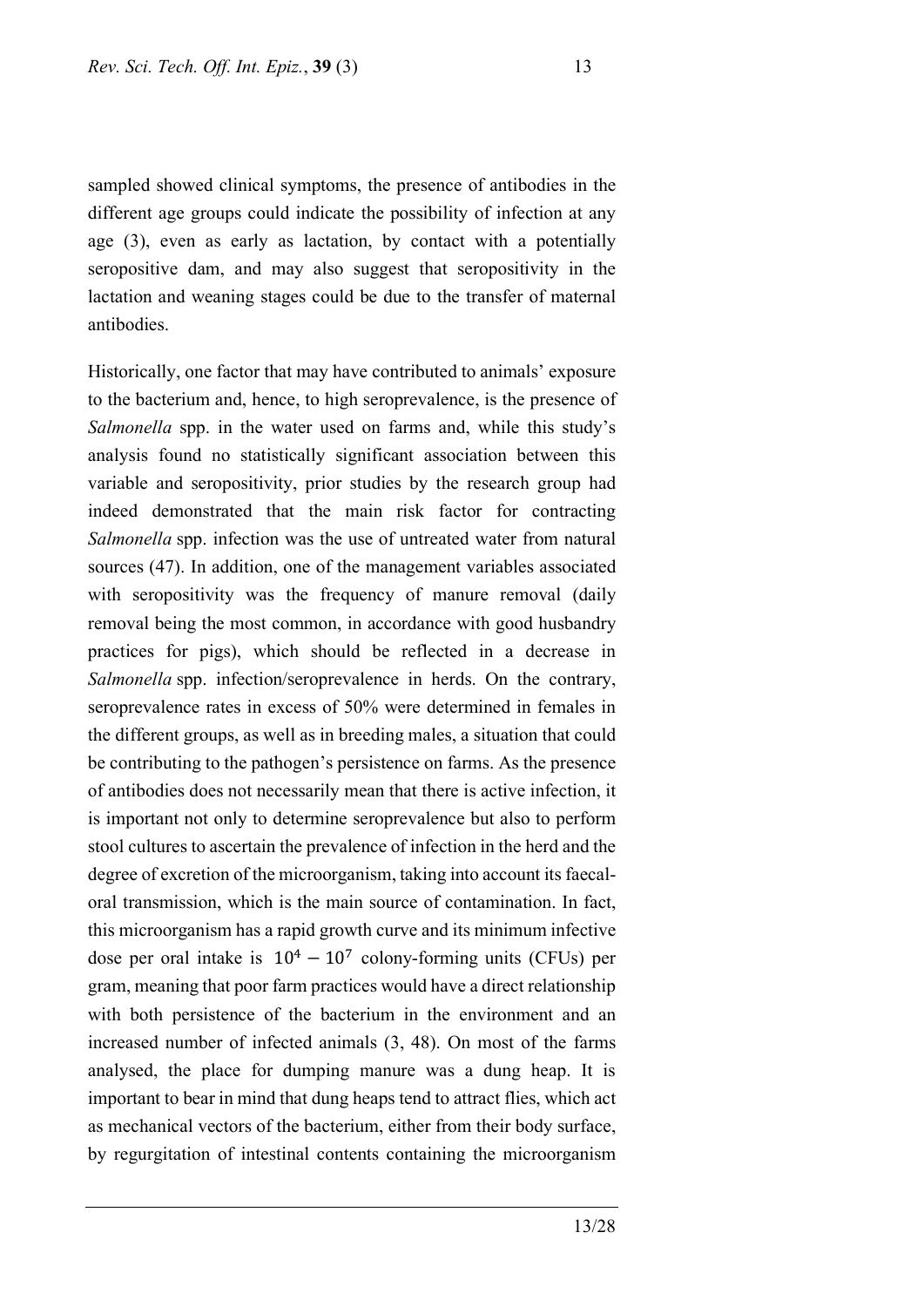and/or by defecation, contaminating surfaces, water, food and other objects (49).

In addition, the presence of rodents on farms, which act as reservoirs of the pathogen and cohabit with pigs (50), favours the transmission/perpetuation of the pathogen on farms. Similarly, the transit of other animal species on farms favours the spread of microorganisms; in this case, dogs were the most reported species, these hosts being susceptible to the bacterium (7). Moreover, as it is common to find *Salmonella* spp. in the microbiota of reptiles, the presence of these animals can be considered a source of spread of the microorganism to pigs (51, 52); for example, the presence of iguanas was reported on some farms in Cundinamarca. The presence of the bacterium in reptiles should be ascertained in order to confirm their role as potential transmitters of *Salmonella* spp. to pigs. Finally, it is important to bear in mind that workers could contribute to the spread of the bacterium on farms through their work implements or clothing, as the presence of this bacterium has been described in samples obtained from workers' boots (47, 53, 54). Another important aspect to control is therefore boot cleaning and disinfection (55). Even so, this study revealed no statistically significant relationship between the two parameters.

Despite the small number of epidemiological studies of *M. bovis* in pig farming, intradermal tests have been used as a diagnostic method, although they lack objective patterns of interpretation that are independent of the antigen used (27). With regard to serological tests, while suppliers claim good sensitivity and specificity, some studies report low sensitivity, especially in young pigs (12), which could explain why this study detected positivity only in adult pigs (females and males). In Great Britain in 2004–2010, the prevalence of *M. bovis* infection determined by microbiological culture was 11.2% (56), which confirms the presence of this pathogen in pigs and the fact that it poses a public health risk. In the same country, it was reported that *M. bovis* infection occurs in pigs in the finishing stage (fattening), that is to say, in pigs of approximately five months of age (57). While the methodology used in this study does not allow the time of contact with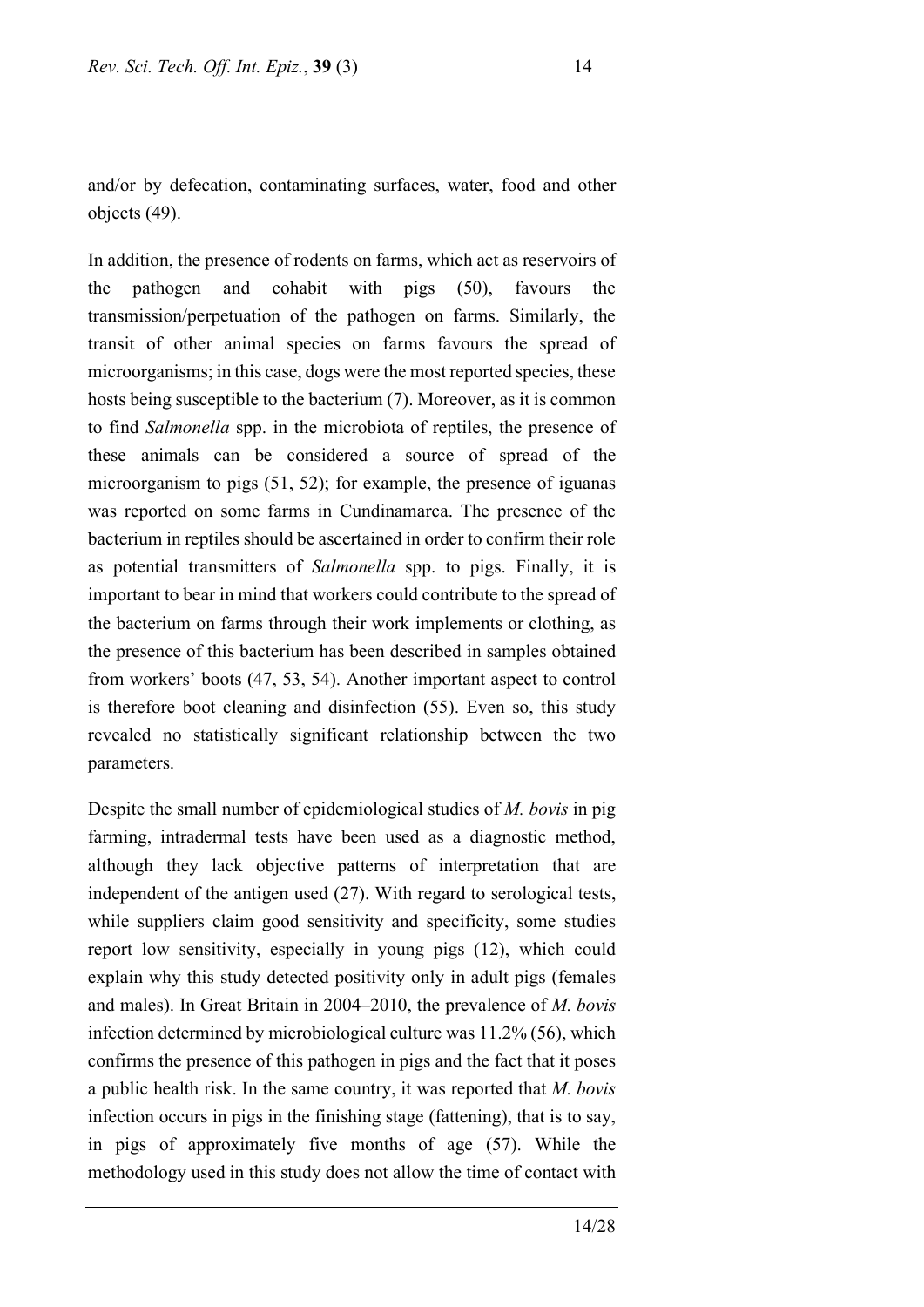the bacterium or the presence of an active infection to be defined, it did in fact detect antibodies in the older age groups (in lactating, replacement and pregnant dams, as well as in males). The largest number of seropositive animals came from a single farm in the department of Meta. The Colombian Agriculture and Livestock Institute (ICA) reported in its animal health bulletin an outbreak of the infection in cattle in the same department in 2014 (58), one of whose demographic and management variables with a statistically significant association with positive serology for *M. bovis* was the proximity of other livestock farms to the farm studied, mostly commonly cattle farms, which might suggest that proximity to this species is a source of contamination. Other studies also point to evidence of *M. bovis* transmission between pigs and cattle in France, Australia and New Zealand (59, 60, 61).

In a study by Bailey *et al.* in 2013, *M. bovis* was detected in 5.95% of 874 slaughtered pigs with lesions compatible with the presence of the pathogen, and *M. avium* was detected in 7.09%, suggesting a predisposition to contracting the disease when pigs are reared outdoors and/or without strict biosecurity conditions (57). However, according to the observations of this study, they are not determining factors, as the animals in the serologically positive farms were housed in pens with adequate biosecurity measures. Even though the health inspection at the slaughter plant revealed no lesions or nodules compatible with the presence of tuberculosis, it is important to establish surveillance, prevention and control programmes for this disease.

Of note is the fact that the presence of a disinfection arch, together with the use of substances for washing and disinfection, have a statistically significant association with the presence of antibodies against *M. bovis*, especially considering that these biosecurity measures are in place in 100% of the farms evaluated. It might be that improper use of disinfectants (either low application volume, incorrect contact time and/or low efficacy) is the reason why the microorganism can exist in the environment and even travel around the farm, where it becomes a source of infection for animals. Furthermore, many of the disinfectants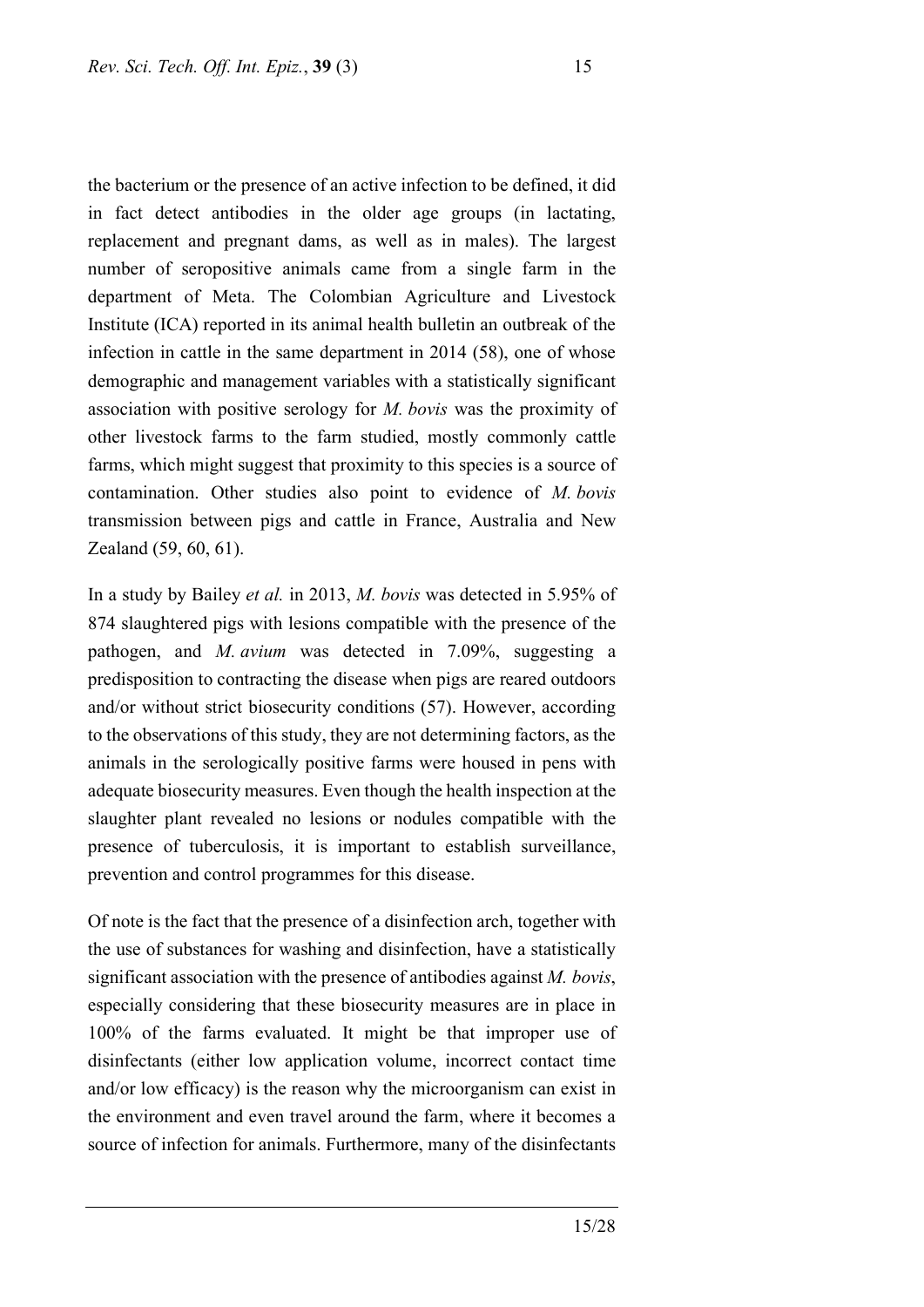used on farms are formulated to control viruses and do not have a broad effect on bacteria (62).

In Colombia, in 2014, porcine brucellosis was reported in 16 farms in the departments of Meta (75%), Cundinamarca (33%) and Valle del Cauca (20%). This study did not detect the presence of antibodies against *Brucella* spp., nor were they reported in the department of Bolívar after applying the Rose Bengal test (63). This absence of antibodies may be related to the implementation of Resolution No. 7231 of 2017 establishing sanitary measures for the prevention, control and eradication of brucellosis in bovine, buffalo, ovine, caprine, porcine and equine species in Colombia (64) and to the good husbandry strategies (65) applied in pig production establishments. In addition, brucellosis is a notifiable disease in Colombia, either in sick animals or when detected at the slaughter plant (31), as it is a disease with a negative impact on public health, being highly contagious for both humans and other animals (22).

In other countries, seroprevalence for *Brucella* spp. has been low. For example, in untechnified farms in Brazil the presence of antibodies was detected in only 0.29% of the samples analysed by complement fixation, a situation that reflects an improvement in the country's animal health system (66). However, using ELISA to evaluate Iberian pig populations, 3.8% seroprevalence (44) was determined in Spain and 14.3% in Mexico (43). In Peru, the techniques Rose Bengal (screening test) and complement fixation (confirmatory test) demonstrated 2.75% seroprevalence in samples from untechnified farms, while no seropositive animals were detected in technified farms (67).

With this report, academia aims to contribute to knowledge about zoonotic diseases in pig farming because knowledge gaps should be addressed by all government sectors through diagnostic and surveillance programmes extending from primary production to slaughter, as stated by WHO, the OIE and the Food and Agriculture Organization of the United Nations (FAO) in 2017 (14). Collaboration and interaction between research institutions and private industry make it possible to design and implement modern production practices, which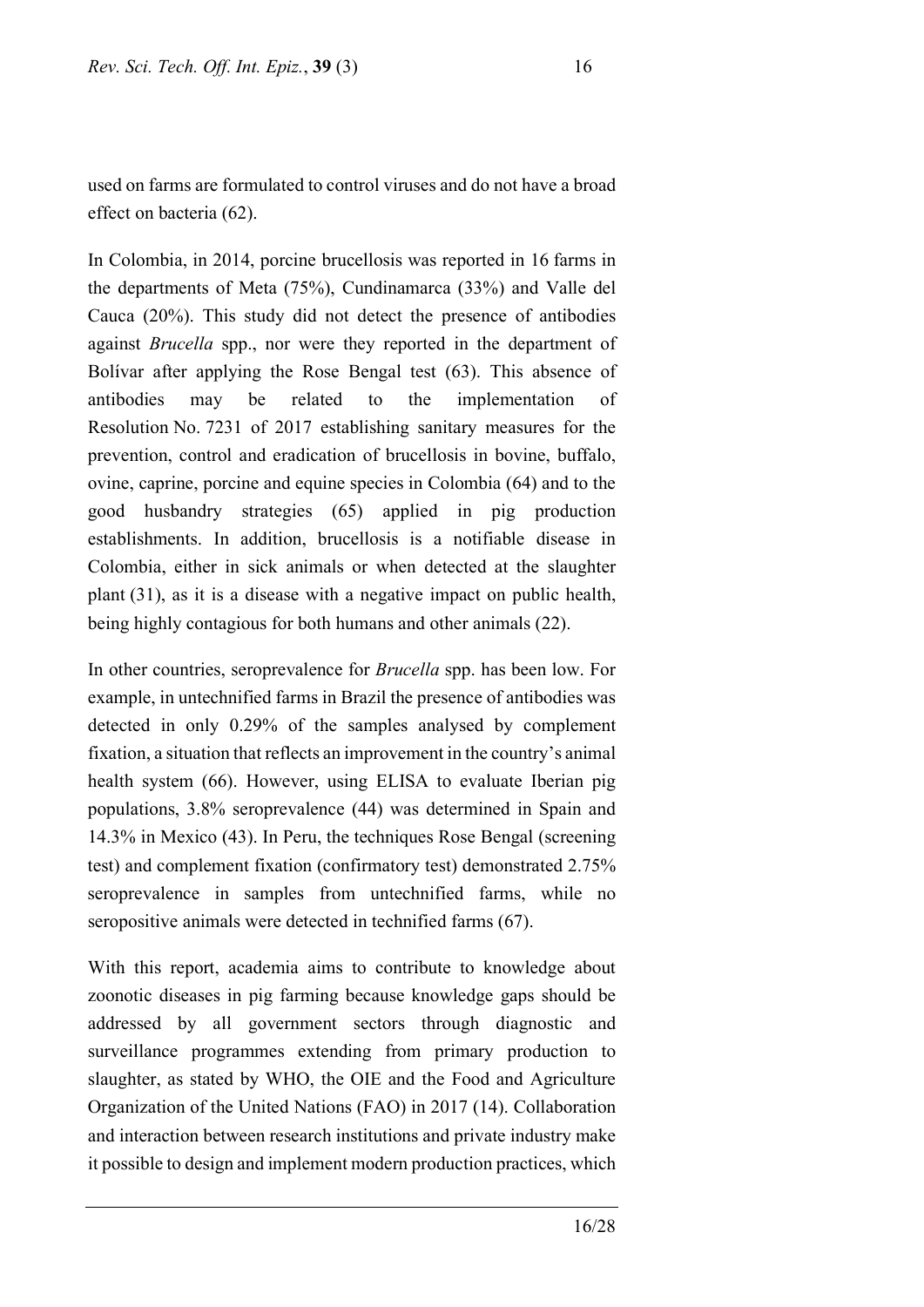means joining forces to reduce the risk of zoonotic pathogen transmission, through awareness-raising, commitment and inter-agency collaboration (68).

## **Conclusions**

- An overall seroprevalence of 42.85% (*n* = 150) for *Salmonella* spp. and 5.42% (*n* = 19) for *Mycobacterium bovis* was determined in tested pigs from different regions of Colombia.
- **The presence of antibodies against** *Brucella* spp. was not detected in the animals tested.
- The presence of pests, such as rodents, was the management variable with a statistically significant association with seropositivity for *Salmonella* spp. and *M. bovis.*
- In Colombia, pigs come into contact with *Salmonella* spp. and *M. bovis* at some point in the primary production cycle, which may pose a risk to public health and national pig production.

## Acknowledgements

The authors wish to thank the Colombian Association of Pork Producers (PorkColombia) who provided financial support for the purchase of the diagnostic kits used in this study.

Thanks is also given to the Vice-chancellor for Research of Pontifical Xavierian University (Pontificia Universidad Javeriana) for funding the research project (ID: PRY 00007855) and supporting the activities of the Research Seedbed for Veterinary Infectious Diseases and Zoonoses (Semillero de Enfermedades Infecciosas Veterinarias y Zoonosis) (ID: PTA 00008609).

## **References**

1. World Organisation for Animal Health (OIE) (2017). – One Health. OIE, Paris, France. Available at: www.oie.int/en/what-wedo/global-initiatives/one-health/ (accessed on 21 January 2019).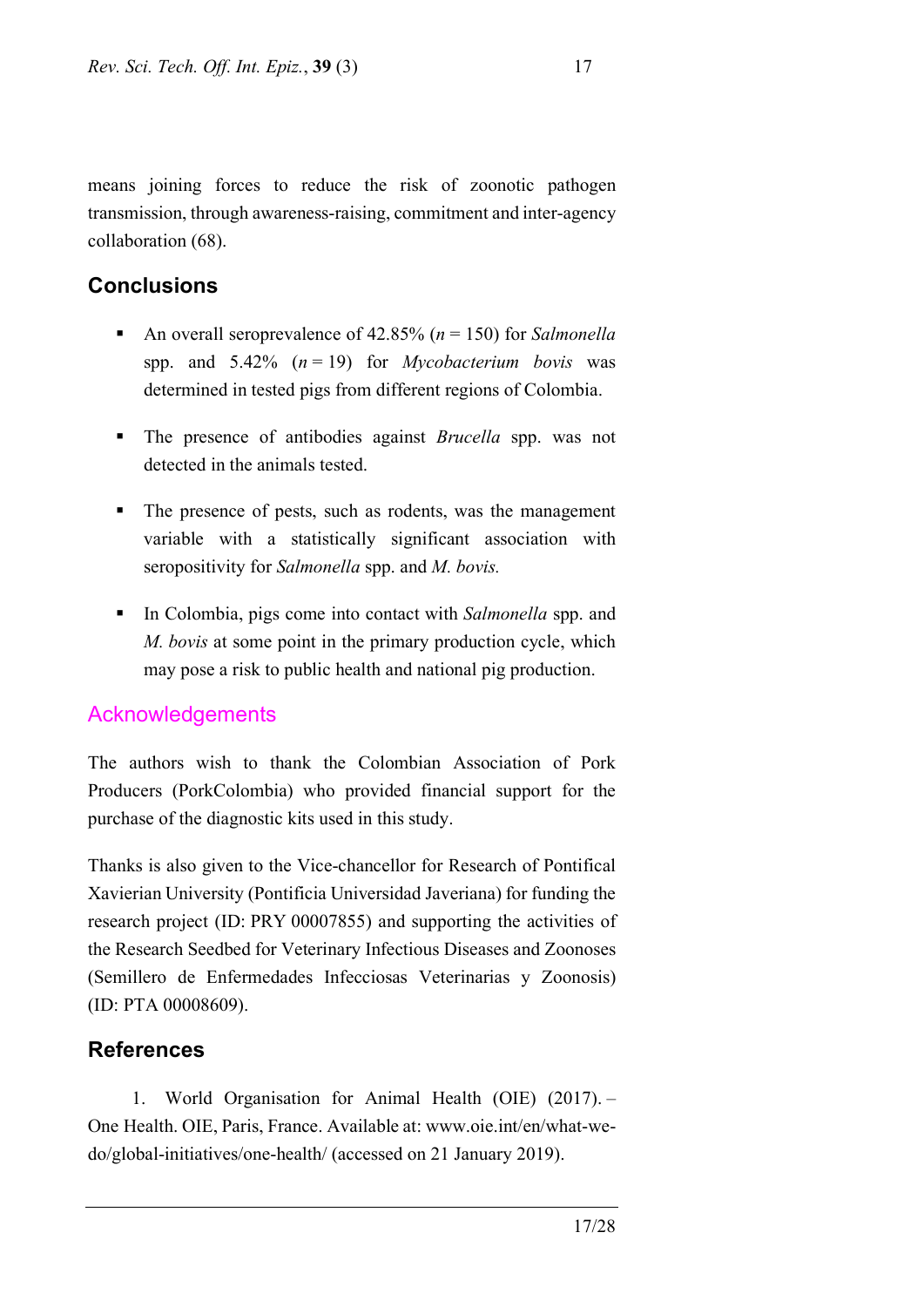2. World Organisation for Animal Health (OIE) (2017). – Food safety. OIE, Paris, France. Available at: www.oie.int/en/what-wedo/global-initiatives/food-safety/ (accessed on 28 May 2021).

3. Hoelzer K., Moreno Switt A.I. & Wiedmann M. (2011). – Animal contact as a source of human non-typhoidal salmonellosis. *Vet. Res.*, **42** (1), 34. https://doi.org/10.1186/1297-9716-42-34.

4. Centers for Disease Control and Prevention (CDC) (2019). – National Outbreak Reporting System (NORS). CDC, Atlanta, United States of America. Available at: wwwn.cdc.gov/norsdashboard/ (accessed on 10 January 2019).

5. Fosse J., Seegers H. & Magras C. (2008). – Foodborne zoonoses due to meat: a quantitative approach for a comparative risk assessment applied to pig slaughtering in Europe. *Vet. Res.*, **39** (1), 1. https://doi.org/10.1051/vetres:2007039.

6. Fosse J., Seegers H. & Magras C. (2009). – Prevalence and risk factors for bacterial food-borne zoonotic hazards in slaughter pigs: a review. *Zoonoses Public Health*, **56** (8), 429–454. https://doi.org/10.1111/j.1863-2378.2008.01185.x.

7. Simpson K.M.J., Hill-Cawthorne G.A., Ward M.P. & Mor S.M. (2018). – Diversity of *Salmonella* serotypes from humans, food, domestic animals and wildlife in New South Wales, Australia. *BMC Infect. Dis.*, **18** (1), 623. https://doi.org/10.1186/s12879-018- 3563-1.

8. World Health Organization (WHO) (2018). – Salmonella (non-typhoidal). WHO, Geneva, Switzerland. Available at: www.who.int/news-room/fact-sheets/detail/salmonella-(nontyphoidal) (accessed on 21 January 2019).

9. Scientific Panel on Biological Hazards (BIOHAZ) of the European Food Safety Authority (EFSA) (2012). – Scientific opinion on an estimation of the public health impact of setting a new target for the reduction of *Salmonella* in turkeys. *EFSA J.*, **10** (4), 2616. [https://doi.org/10.2903/j.efsa.2012.2616.](https://doi.org/10.2903/j.efsa.2012.2616)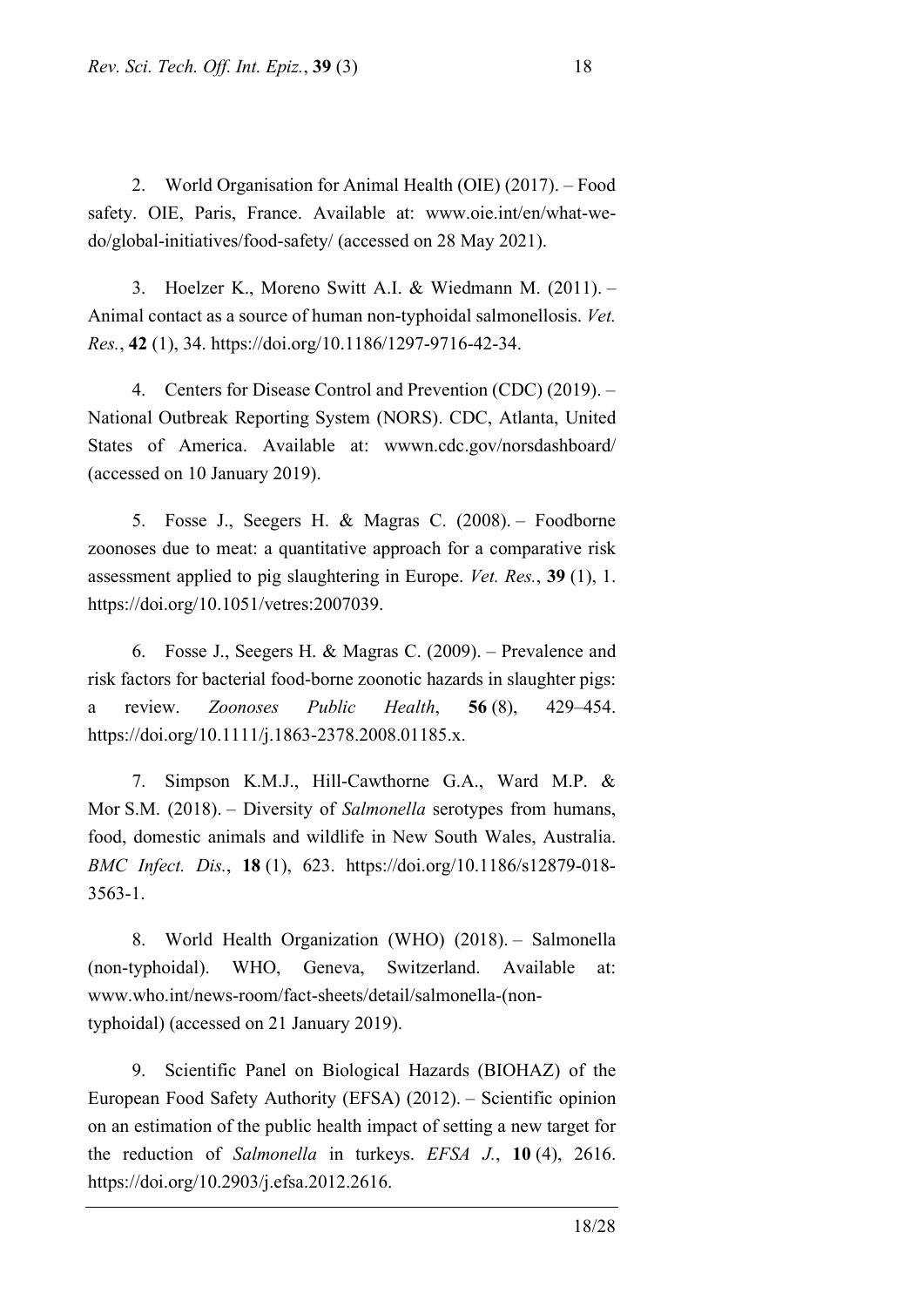10. Funk J. (2003). – Pre-harvest food safety diagnostics for *Salmonella* serovars. Part 1: Microbiological culture. *J. Swine Health Prod.*, **11** (2), 87–90. Available at: www.aasv.org/shap/issues/v11n2/v11n2p87.pdf (accessed on 8 September 2020).

11. Davies P.R. (2011). – Intensive swine production and pork safety. *Foodborne Pathog. Dis.*, **8** (2), 189–201. https://doi.org/10.1089/fpd.2010.0717.

12. Che'Amat A., González-Barrio D. […] & Gortázar C. (2015). – Testing Eurasian wild boar piglets for serum antibodies against *Mycobacterium bovis*. *Prev. Vet. Med.*, **121** (1–2), 93–98. https://doi.org/10.1016/j.prevetmed.2015.05.011.

13. Murray P.R., Rosenthal K.S. & Pfaller M.A. (2010). – Chapter 28: Mycobacterium. *In* Medical microbiology (P.R. Murray, K.S. Rosenthal & M.A. Pfaller, eds). 6th Ed. Elsevier-Mosby, Barcelona, Spain, 277–290.

14. World Health Organization (WHO), World Organisation for Animal Health (OIE), Food and Agriculture Organization of the United Nations (FAO) & International Union against Tuberculosis and Lung Disease (The Union) (2017). – Roadmap for zoonotic tuberculosis. WHO, Geneva, Switzerland; OIE, Paris, France; FAO, Rome, Italy; The Union, Paris, France, 20 pp. Available at: www.oie.int/app/uploads/2021/03/roadmap-zoonotic-tb.pdf (accessed on 13 July 2021).

15. De Kantor I.N., Ambroggi M. […] & de Waard J.H. (2008). – Human *Mycobacterium bovis* infection in ten Latin American countries. *Tuberculosis (Edinb.)*, **88** (4), 358–365. https://doi.org/10.1016/j.tube.2007.11.007.

16. Martínez J.C., Llerena C. & Valbuena Y.A. (2019). – La importancia de investigar *Mycobacterium bovis* en muestras clínicas de procedencia humana. *Biomédica*, **39** (Suppl. 1), S117–S124. [https://doi.org/10.7705/biomedica.v39i2.4358.](https://doi.org/10.7705/biomedica.v39i2.4358)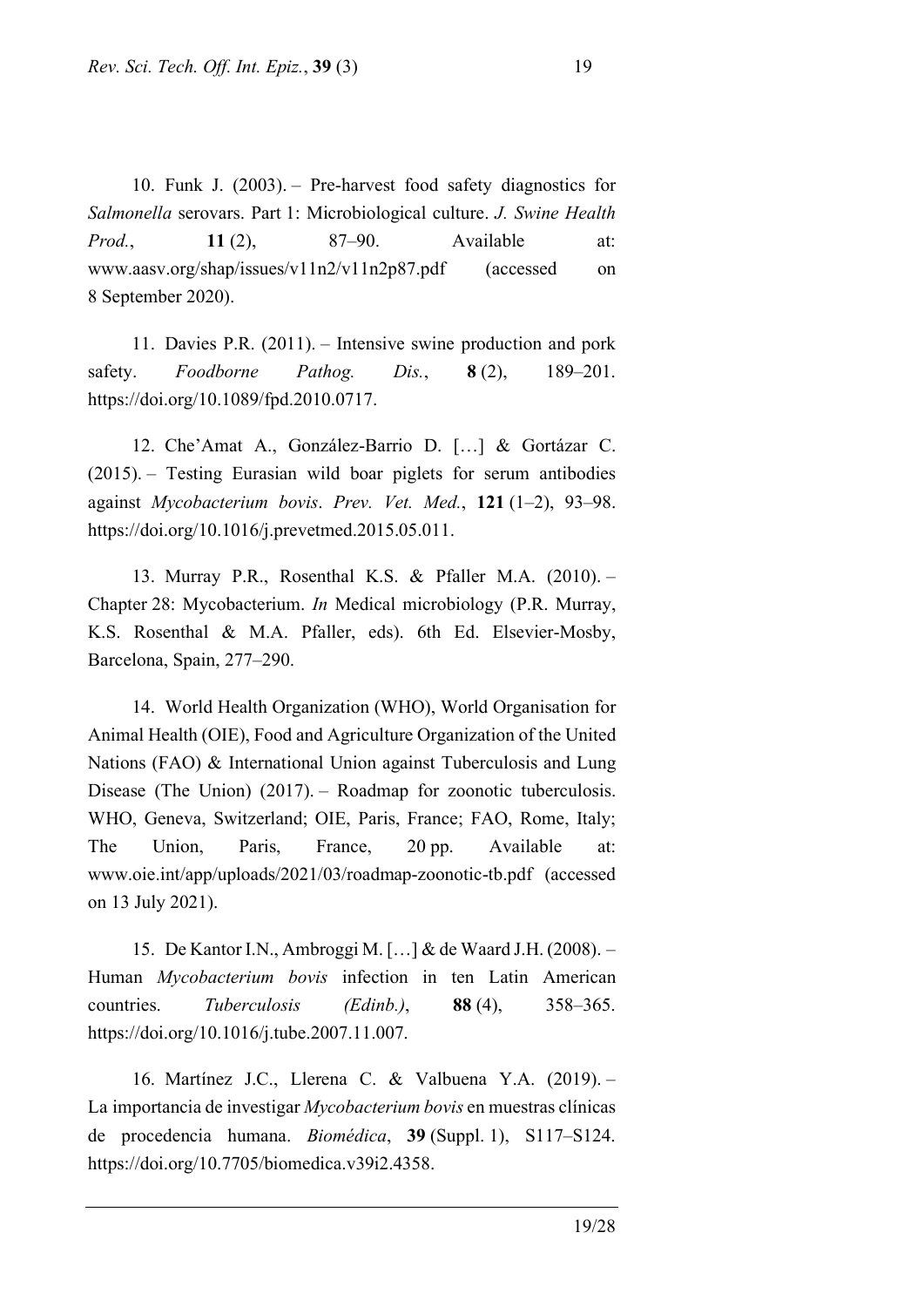17. Drewe J.A., Pfeiffer D.U. & Kaneene J.B. (2014). – Epidemiology of *Mycobacterium bovis*. *In* Zoonotic tuberculosis: *Mycobacterium bovis* and other pathogenic mycobacteria (C.O. Thoen, J.H. Steele & J.B. Kaneene, eds). 3rd Ed. John Wiley & Sons, Inc., Oxford, United Kingdom, 63–77. https://doi.org/10.1002/9781118474310.ch6.

18. Vayr F., Martin-Blondel G., Savall F., Soulat J.-M., Deffontaines G. & Herin F. (2018). – Occupational exposure to human *Mycobacterium bovis* infection: a systematic review. *PLoS Negl. Trop. Dis.*, **12** (1), e0006208. https://doi.org/10.1371/journal.pntd.0006208.

19. Pérez-Lago L., Navarro Y. & García-de-Viedma D. (2014). – Current knowledge and pending challenges in zoonosis caused by *Mycobacterium bovis*: a review. *Res. Vet. Sci.*, **97** (Suppl.), S94–S100. https://doi.org/10.1016/j.rvsc.2013.11.008.

20. Parra A., Fernández-Llario P., Tato A., Larrasa J., García A., Alonso J.M., Hermoso de Mendoza M. & Hermoso de Mendoza J. (2003). – Epidemiology of *Mycobacterium bovis* infections of pigs and wild boars using a molecular approach. *Vet. Microbiol.*, **97** (1–2), 123– 133. https://doi.org/10.1016/j.vetmic.2003.08.007.

21. Young E.J. (2006). – Chapter 19: *Brucella* spp. *In* Principles and Practice of Clinical Bacteriology (S.H. Gillespie & P.M. Hawkey, eds). 2nd Ed. John Wiley & Sons Ltd, West Sussex, England, 265–272. https://doi.org/10.1002/9780470017968.ch19.

22. Castro H.A., González S.R. & Prat M.I. (2005). – Brucelosis: una revisión práctica. *Acta Bioquím. Clín. Latinoam.*, **39** (2), 203–216. Available at: www.scielo.org.ar/scielo.php?script=sci\_arttext&pid=S0325- 29572005000200008&lng=es&nrm=iso&tlng=es (accessed on 8 September 2020).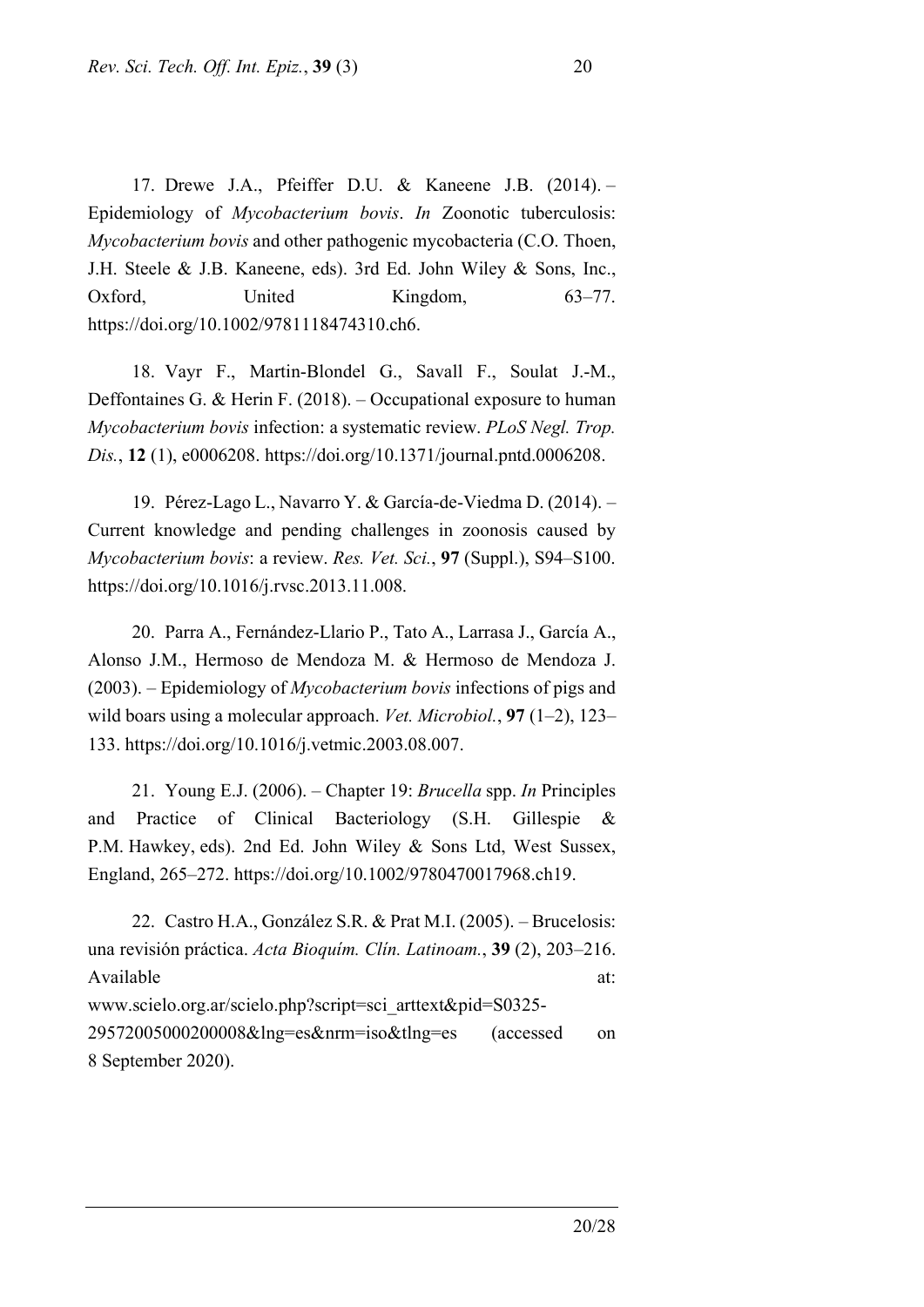23. Rovid-Spickler A. (2018). – Brucellosis. Center for Food Security and Public Health, Iowa State University, Ames, United States of America, 14 pp. Available at: www.cfsph.iastate.edu/Factsheets/pdfs/brucellosis.pdf (accessed on 21 January 2019).

24. Ariza J. (2002). – Brucelosis en el siglo XXI. *Med. Clín. (Barc.)*, **119** (9), 339–344. https://doi.org/10.1016/S0025- 7753(02)73409-X.

25. Baptista F.M., Alban L., Ersbøll A.K. & Nielsen L.R. (2009). – Factors affecting persistence of high *Salmonella* serology in Danish pig herds. *Prev. Vet. Med.*, **92** (4), 301–308. https://doi.org/10.1016/j.prevetmed.2009.08.005.

26. Cardoso-Toset F., Luque I. […] & Gomez-Laguna J. (2017). – Evaluation of five serologic assays for bovine tuberculosis surveillance in domestic free-range pigs from southern Spain. *Prev. Vet. Med.*, **137** (Part A), **101–104.** https://doi.org/10.1016/j.prevetmed.2016.12.016.

27. Marassi C.D., de Oliveira F.C.S., Pinheiro S.R., Azevedo S.S., Soto F.R.M., Oelemann W., Lilenbaum W. & Vasconcellos S.A. (2014). – Evaluation of a MPB70-ELISA to differentiate *Mycobacterium bovis* from *M. avium*-sensitized swine. *Pesqui. Vet. Bras.*, **34** (11), 1069–1072. https://doi.org/10.1590/S0100- 736X2014001100005.

28. Harris I.T. (2003). – Serologic basis for assessment of subclinical *Salmonella* infection in swine: Part 1. *J. Swine Health Prod.*, **11** (5), 247–251. Available at: www.aasv.org/shap/issues/v11n5/v11n5p247.html (accessed on 8 September 2020).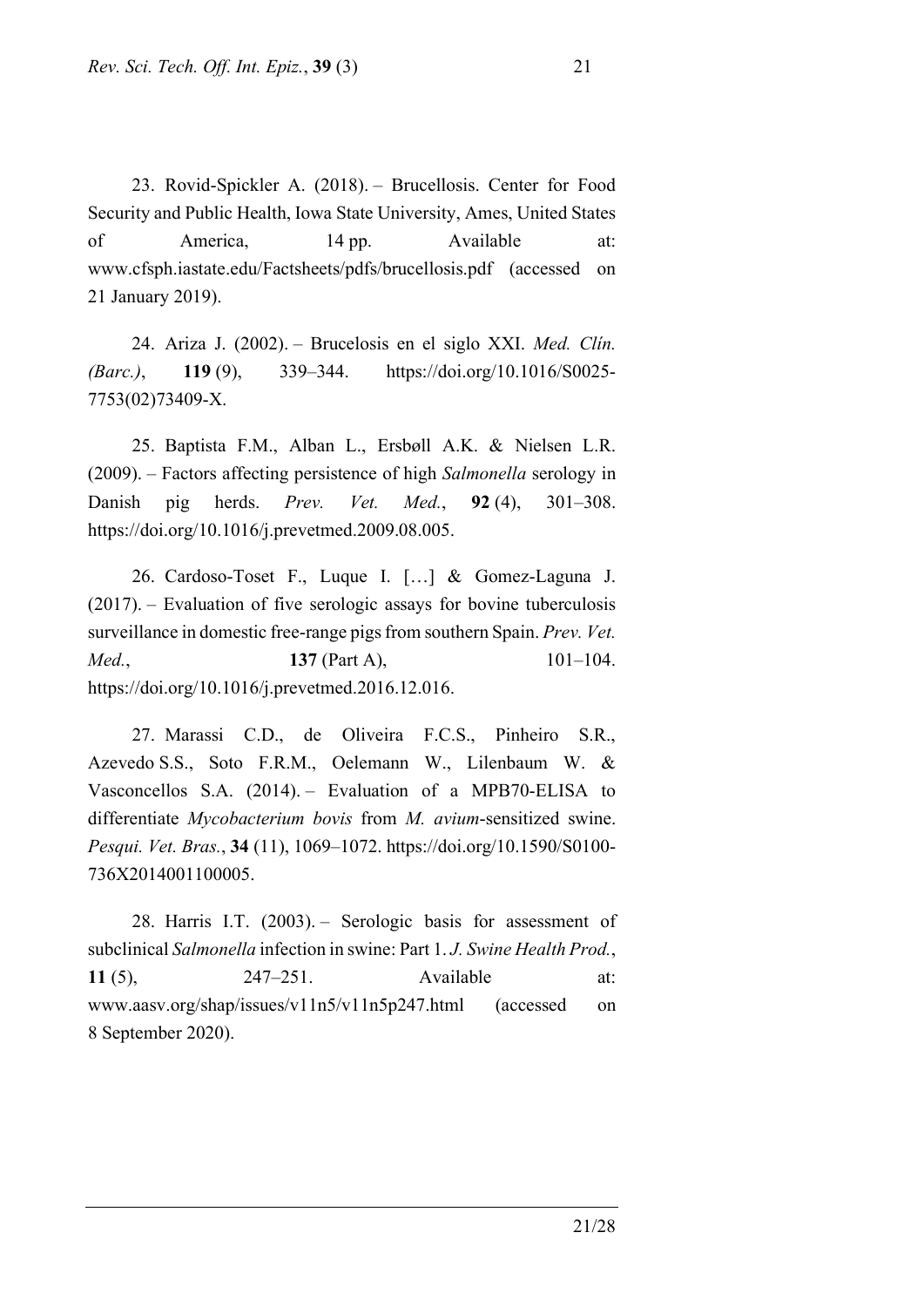29. Meemken D., Tangemann A.H., Meermeier D., Gundlach S., Mischok D., Greiner M., Klein G. & Blaha T. (2014). – Establishment of serological herd profiles for zoonoses and production diseases in pigs by 'meat juice multi-serology'. *Prev. Vet. Med.*, **113** (4), 589–598. https://doi.org/10.1016/j.prevetmed.2013.12.006.

30. Colombian Agriculture and Livestock Institute (ICA) (2015). – Resolution No. 3714: Por la cual se establecen las enfermedades de declaración obligatoria en Colombia. ICA, Bogota, Colombia, 9 pp. Available at: www.ica.gov.co/getattachment/3188abb6-2297-44e2-89e6- 3a5dbd4db210/2015R3714.aspx (accessed on 11 January 2019).

31. Ministry of Agriculture and Rural Development (2015). – Decree No. 1071: Por medio del cual se expide el Decreto Único Reglamentario del Sector Administrativo, Agropecuario, Pesquero y de Desarrollo Rural. Ministry of Agriculture and Rural Development, Bogota, Colombia, 453 pp. Available at: www.minagricultura.gov.co/Normatividad/Decretos/Decreto%20No. %201071%20de%202015.pdf (accessed on 11 January 2019).

32. Colombian Agriculture and Livestock Institute (ICA) (2019). – Censo Pecuario Año 2019. ICA, Bogota, Colombia. Available at: www.ica.gov.co/areas/pecuaria/servicios/epidemiologiaveterinaria/censos-2016/censo-2018.aspx (accessed on 17 January 2020).

33. López Durán M.M. (2006). – Las zoonosis en los sistemas de producción animal de las áreas urbanas y periurbanas de América Latina. *Rev. Sanid. Mil. (Mexico City)*, **60** (5), 352–358. Available at: www.imbiomed.com.mx/articulo.php?id=39114 (accessed on 28 May 2021).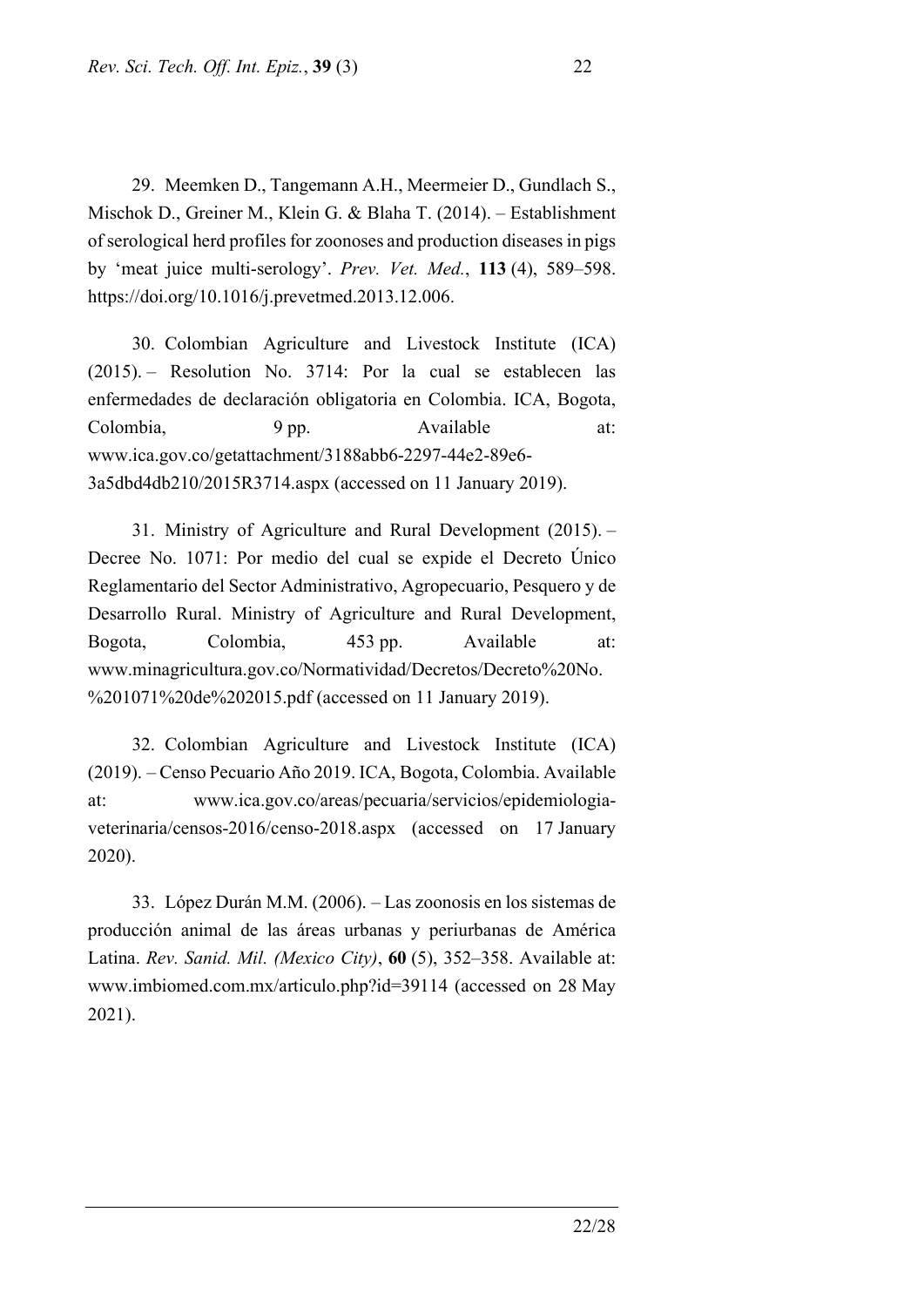34. Benavides B.B., Jiménez S.E.A. & Riascos E.D.F. (2012). – Factores de riesgo asociados a la seroprevalencia de brucelosis y leptospirosis en los operarios de la planta de beneficio de Pasto, Nariño. *Univ. Salud*, **1** (15), 42–49. Available at: www.scielo.org.co/pdf/reus/v14n1/v14n1a04.pdf (accessed on 28 May 2021).

35. Henao Beltrán J.S., Ramírez Aguirre E. & Rondón-Barragán I.S. (2012). – Análisis de las buenas prácticas de producción en granjas porcícolas del departamento del Tolima y factores de riesgo asociados a la presencia de *Salmonella* spp. *Rev. CES Med. Vet. Zootec.*, **7** (2), 11–20. Available at: https://revistas.ces.edu.co/index.php/mvz/article/view/2701/2054 (accessed on 28 May 2021).

36. Framstad T., Sjaastad Ø. & Aass R.A. (2000). – Bleeding and intravenous techniques in pigs. National Consensus Platform for the advancement of 'the 3 Rs' (Replacement, Reduction, Refinement) in connection with animal experiments (Norecopa), Oslo, Norway. Available at: https://norecopa.no/education-training/other-teachingmaterials/pig-bleeding (accessed on 17 June 2017).

37. Casas G. (2013). – Protocolo toma de muestra de sangre en porcinos. National University of Colombia, Faculty of Veterinary Medicine and Zootechnics, Bogota, Colombia, 7 pp. Available at: http://medicinaveterinariaydezootecnia.bogota.unal.edu.co/fileadmin/ FVMZ/Servicios/bioetica/Pro\_autorizados/002\_Protocolo\_toma\_mues tra\_sangre\_en\_cerdos.pdf (accessed on 27 June 2017).

38. Swanenburg M., Urlings H.A.P., Snijders J.M.A., Keuzenkamp D.A. & van Knapen F. (2001). – *Salmonella* in slaughter pigs: prevalence, serotypes and critical control points during slaughter in two slaughterhouses. *Int. J. Food Microbiol.*, **70** (3), 243–254. [https://doi.org/10.1016/S0168-1605\(01\)00545-1.](https://doi.org/10.1016/S0168-1605(01)00545-1)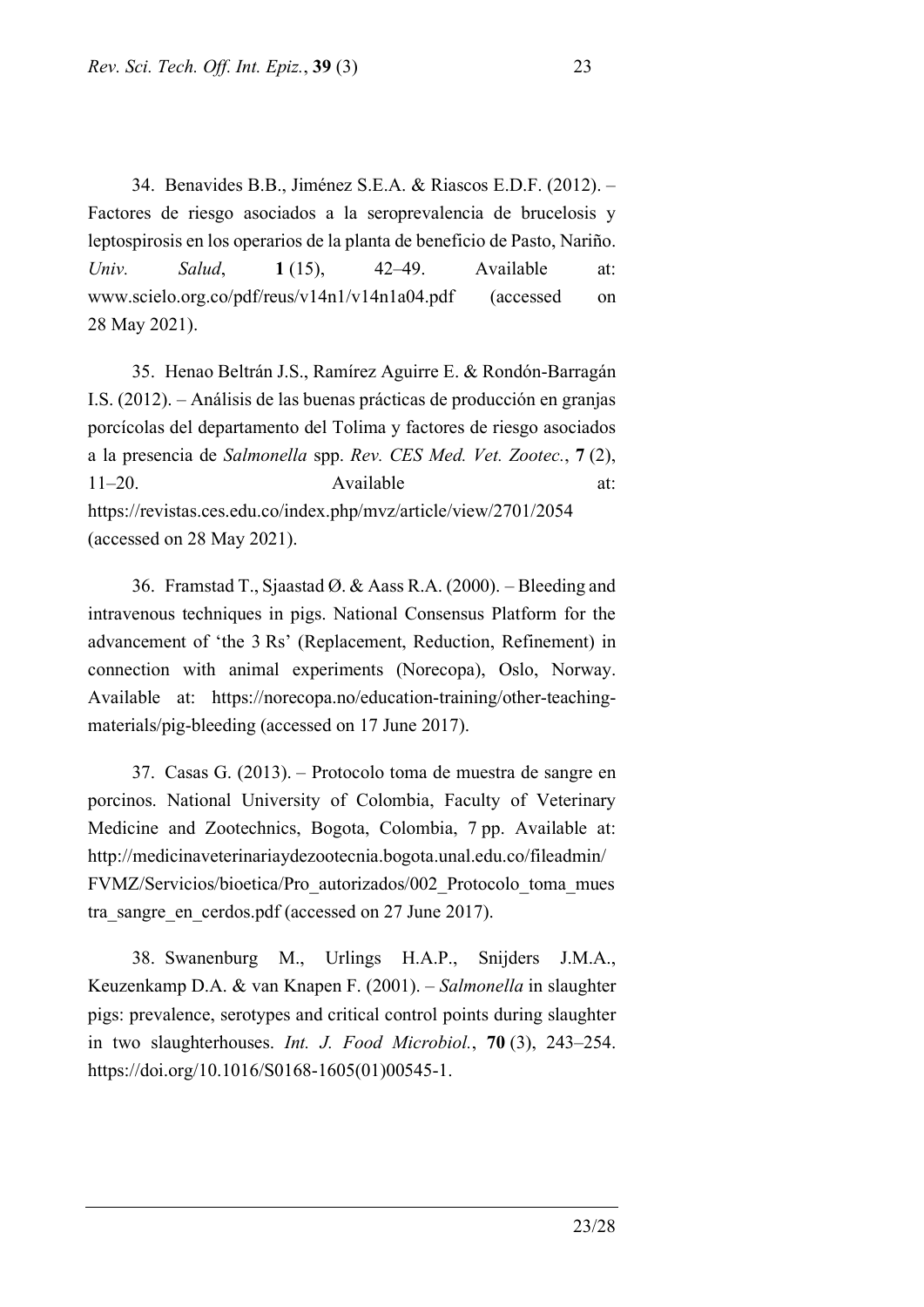39. Pérez-Rivera C.M., López M.S., Arnaud-Franco G. & Carreón-Nápoles R. (2017). – Detección de anticuerpos contra patógenos en cerdos (*Sus scrofa*) asilvestrados y domésticos de la Reserva de la Biósfera Sierra la Laguna, México. *Vet. Méx. OA*, **4** (1), 378. https://doi.org/10.21753/vmoa.4.1.378.

40. Montagnaro S., Sasso S., De Martino L., Longo M., Iovane V., Ghiurmino G., Pisanelli G., Nava D., Baldi L. & Pagnini U. (2010). – Prevalence of antibodies to selected viral and bacterial pathogens in wild boar (*Sus scrofa*) in Campania region, Italy. *J. Wildl. Dis.*, **46** (1), 316–319. https://doi.org/10.7589/0090-3558-46.1.316.

41. Merle R., Kösters S., May T., Portsch U., Blaha T. & Kreienbrock L. (2011). – Serological *Salmonella* monitoring in German pig herds: results of the years 2003–2008. *Prev. Vet. Med.*, **99** (2–4), 229–233. https://doi.org/10.1016/j.prevetmed.2011.02.007.

42. Thakur S., Sandfoss M., Kennedy-Stoskopf S. & DePerno C.S. (2011). – Detection of *Clostridium difficile* and *Salmonella* in feral swine population in North Carolina. *J. Wildl. Dis.*, **47** (3), 774–776. https://doi.org/10.7589/0090-3558-47.3.774.

43. Vicente J., León-Vizcaíno L., Gortázar C., Cubero M.J., González M. & Martín-Atance P. (2002). – Antibodies to selected viral and bacterial pathogens in European wild boars from southcentral Spain. *J. Wildl. Dis.*, **38** (3), 649–652. https://doi.org/10.7589/0090- 3558-38.3.649.

44. Gómez-Laguna J., Hernández García M., García-Valverde R., Moreno Moreno P.J., Luque Moreno I. & Astorga Márquez R.J. (2011). – Estudio de seroprevalencia de patógenos zoonósicos en el cerdo ibérico. *Suis*, **74**, 20–28. Available at: https://docplayer.es/amp/4691909-Estudio-de-seroprevalencia-depatogenos-zoonosicos-en-el-cerdo-iberico.html (accessed on 9 September 2020).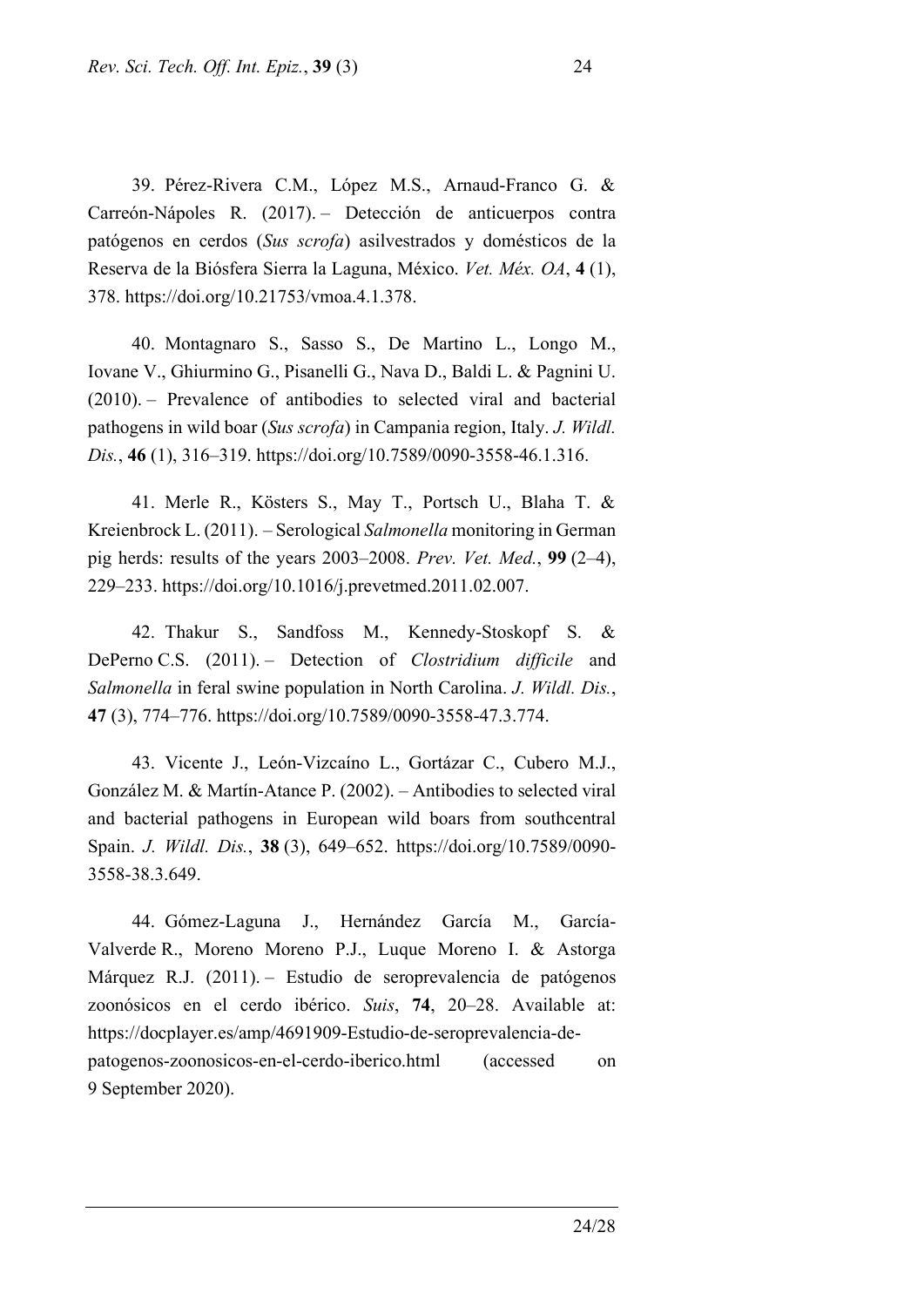45. Pulido-Villamarín A., Castañeda-Salazar R., Mendoza-Gómez M.F. & Vivas-Díaz L. (2019). – Presencia de anticuerpos frente a algunos patógenos de interés zoonótico en cuatro granjas porcícolas de Cundinamarca, Colombia. *Rev. Investig. Vet. Perú*, **30** (1), 446–454. https://doi.org/10.15381/rivep.v30i1.15702.

46. Rondón-Barragán I.S., Rodríguez G.A. & Marín M.G.A. (2014). – Determinación de la seroprevalencia de *Salmonella* spp. en granjas porcinas del departamento del Tolima. *Orinoquia*, **18** (1), 60– 67. https://doi.org/10.22579/20112629.281.

47. Giraldo-Cardona J.P., Gualdrón-Ramírez D., Chamorro-Tobar I., Pulido-Villamarín A., Santamaría-Durán N., Castañeda-Salazar R., Zambrano-Moreno C. & Carrascal-Camacho A.K. (2019). – *Salmonella* spp. prevalence, antimicrobial resistance and risk factor determination in Colombian swine farms. *Pesqui. Vet. Bras.*, **39** (10), 816–822. https://doi.org/10.1590/1678-5150-PVB-6156.

48. Quinn P.J., Markey B.K., Carter M.E., Donnelly W.J. & Leonard F.C. (2001). – Veterinary Microbiology and Microbial Disease. 1st Ed. Blackwell Science Ltd, Oxford, United Kingdom, 544 pp.

49. Béjar C.V., Chumpitaz C.J., Pareja C.E., Valencia B.E., Huamán R.A., Sevilla A.C., Tapia B.M. & Saez F.G. (2006). – *Musca domestica* como vector mecánico de bacterias enteropatógenas en mercados y basurales de Lima y Callao. *Rev. Peru. Med. Exp. Salud Publica*, **23** (1), 39–43. Available at: www.scielo.org.pe/pdf/rins/v23n1/a06v23n1.pdf (accessed on 9 September 2020).

50. Newell D.G., Koopmans M., Verhoef L., Duizer E., Aidara-Kane A., Sprong H., Opsteegh M., Langelaar M., Threfall J., Scheutz F., van der Giessen J. & Kruse H. (2010). – Food-borne diseases: the challenges of 20 years ago still persist while new ones continue to emerge. *Int. J. Food Microbiol.*, **139** (Suppl. 1), S3–S15. [https://doi.org/10.1016/j.ijfoodmicro.2010.01.021.](https://doi.org/10.1016/j.ijfoodmicro.2010.01.021)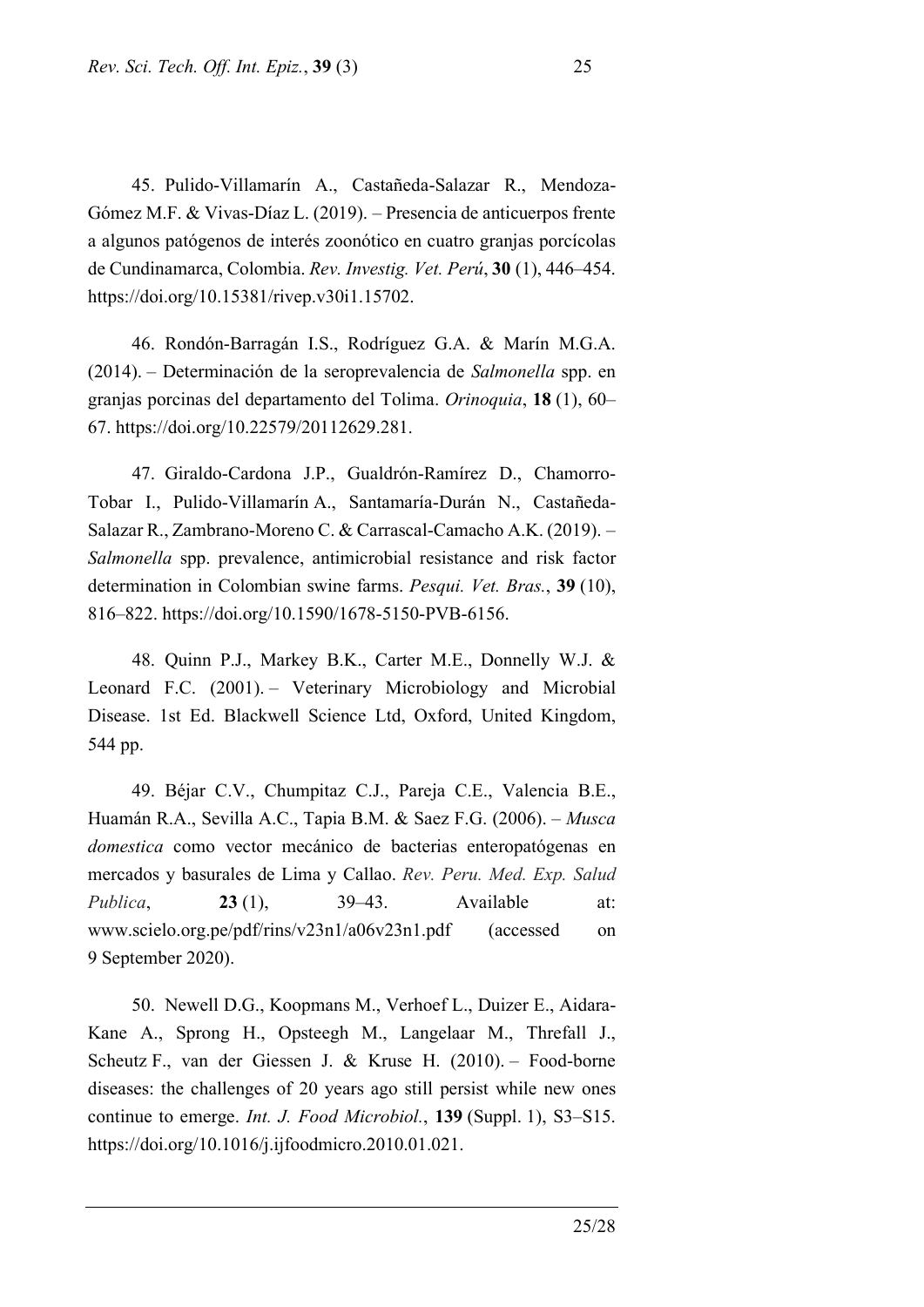51. Martínez Barreda C., Gallegos Antúnez D.C., Bär W., Márquez de Bär G., Fernández Cano R. & Ruiz Reyes G. (1999). – Reptiles «mascotas»: una fuente potencial de infecciones por *Salmonella*. *Enferm. Infecc. Microbiol.*, **19** (6), 266–269. Available at: www.medigraphic.com/pdfs/micro/ei-1999/ei996b.pdf (accessed on 10 September 2020).

52. Ferreira Junior R.S., Siqueira A.K., Campagner M.V., Salerno T., Soares T.C.S., Lucheis S.B., Paes A.C. & Barraviera B. (2009). – Comparison of wildlife and captivity rattlesnakes (*Crotalus durissus terrificus*) microbiota. *Pesqui. Vet. Bras.*, **29** (12), 999–1003. https://doi.org/10.1590/S0100-736X2009001200008.

53. Barber D.A., Bahnson P.B., Isaacson R., Jones C.J. & Weigel R.M. (2002). – Distribution of *Salmonella* in swine production ecosystems. *J. Food Prot.*, **65** (12), 1861–1868. https://doi.org/10.4315/0362-028X-65.12.1861.

54. Rajić A., Keenliside J., McFall M.E., Deckert A.E., Muckle A.C., O'Connor B.P., Manninen K., Dewey C.E. & McEwen S.A. (2005). – Longitudinal study of *Salmonella* species in 90 Alberta swine finishing farms. *Vet. Microbiol.*, **105** (1), 47–56. https://doi.org/10.1016/j.vetmic.2004.10.005.

55. Amass S.F., Vyverberg B.D., Ragland D., Dowell C.A., Anderson C.D., Stover J.H. & Beaudry D.J. (2000). – Evaluating the efficacy of boot baths in biosecurity protocols. *Swine Health Prod.*, **8** (4), 169–173. Available at: www.aasv.org/jshap/issues/v8n4/v8n4p169.pdf (accessed on 10 September 2020).

56. Broughan J.M., Downs S.H., Crawshaw T.R., Upton P.A., Brewer J. & Clifton-Hadley R.S. (2013). – *Mycobacterium bovis* infections in domesticated non-bovine mammalian species. Part 1: review of epidemiology and laboratory submissions in Great Britain 2004–2010. *Vet. J.*, **198** (2), 339–345. [https://doi.org/10.1016/j.tvjl.2013.09.006.](https://doi.org/10.1016/j.tvjl.2013.09.006)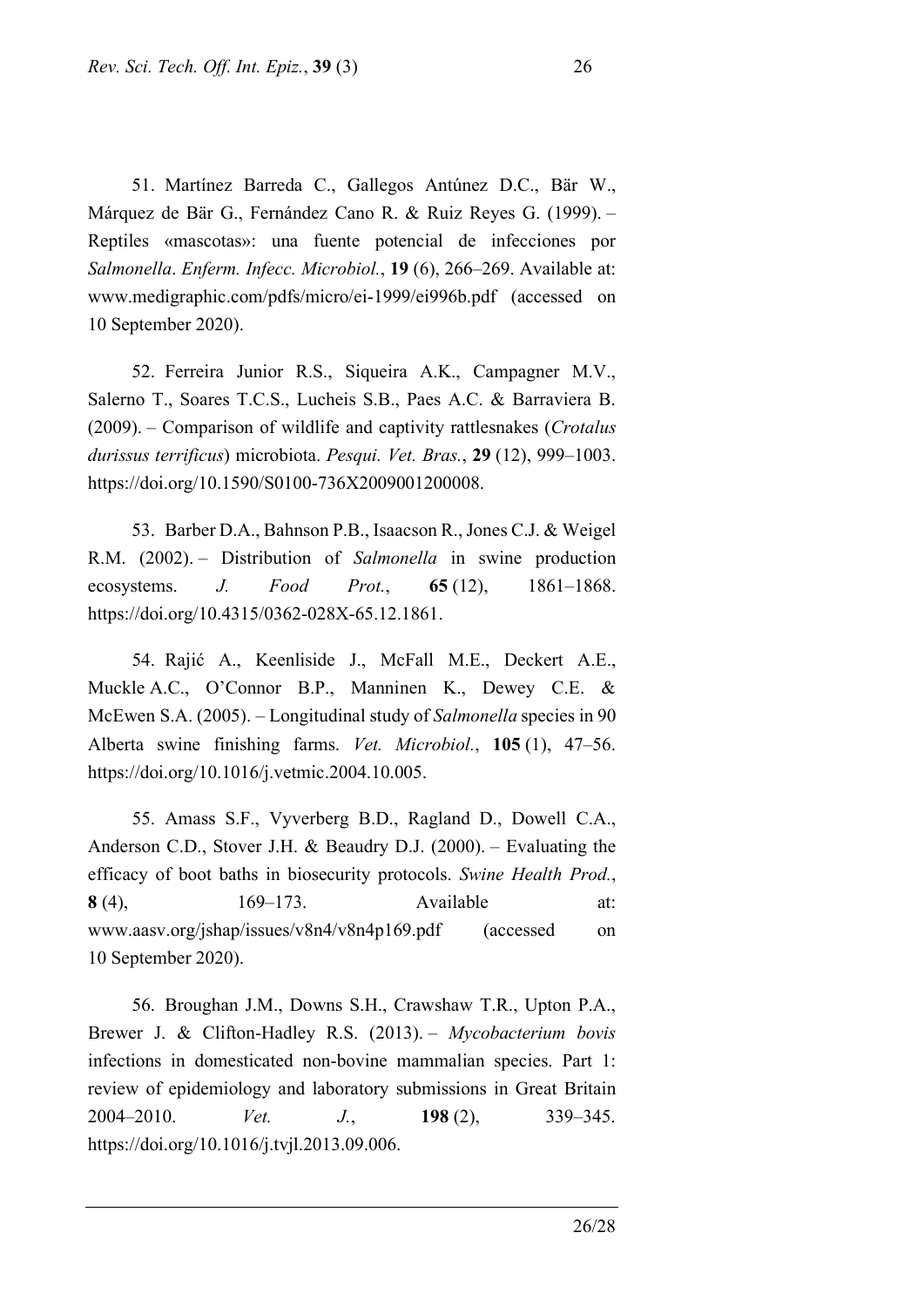57. Bailey S.S., Crawshaw T.R., Smith N.H. & Palgrave C.J. (2013). – *Mycobacterium bovis* infection in domestic pigs in Great Britain. *Vet. J.*, **198** (2), 391–397. https://doi.org/10.1016/j.tvjl.2013.08.035.

58. Díaz Martínez O.L., Mendoza Niño E., Linares Chaparro C., Gasca Cárdenas H.H., Jaramillo Ramírez D.C., Barón Moya J.P., Botero A., Bejarano Bolívar A. & Gonzalez Garibello P.M. (2017). – Colombia, Sanidad Animal 2014. Colombian Agriculture and Livestock Institute (ICA), Bogota, Colombia, 161 pp. Available at: www.ica.gov.co/getattachment/986dd783-8f37-4ab3-bc33- 39995bd8c065/2014.aspx (accessed on 11 January 2019).

59. Nugent G., Whitford J. & Young N. (2002). – Use of released pigs as sentinels for *Mycobacterium bovis*. *J. Wildl. Dis.*, **38** (4), 665–677. https://doi.org/10.7589/0090-3558-38.4.665.

60. Corner L.A.L. (2006). – The role of wild animal populations in the epidemiology of tuberculosis in domestic animals: how to assess the risk. *Vet. Microbiol.*, **112** (2–4), 303–312. https://doi.org/10.1016/j.vetmic.2005.11.015.

61. Richomme C., Boschiroli M.L., Hars J., Casabianca F. & Ducrot C. (2010). – Bovine tuberculosis in livestock and wild boar on the Mediterranean island, Corsica. *J. Wildl. Dis.*, **46** (2), 627–631. https://doi.org/10.7589/0090-3558-46.2.627.

62. Salazar C.A., Pérez I.D. & Osorio G. (1999). – Bioseguridad en explotaciones porcinas: bioseguridad en hatos porcinos de Antioquia, Colombia. *Rev. Colomb. Cienc. Pecu.*, **12** (1), 36–46. Available at: and a state at a state at a state at a state at a state at a state at a state at a state at a state at a state at a state at  $\alpha$  state at a state at a state at a state at a state at a state at a state at a s https://revistas.udea.edu.co/index.php/rccp/article/view/323695 (accessed on 10 September 2020).